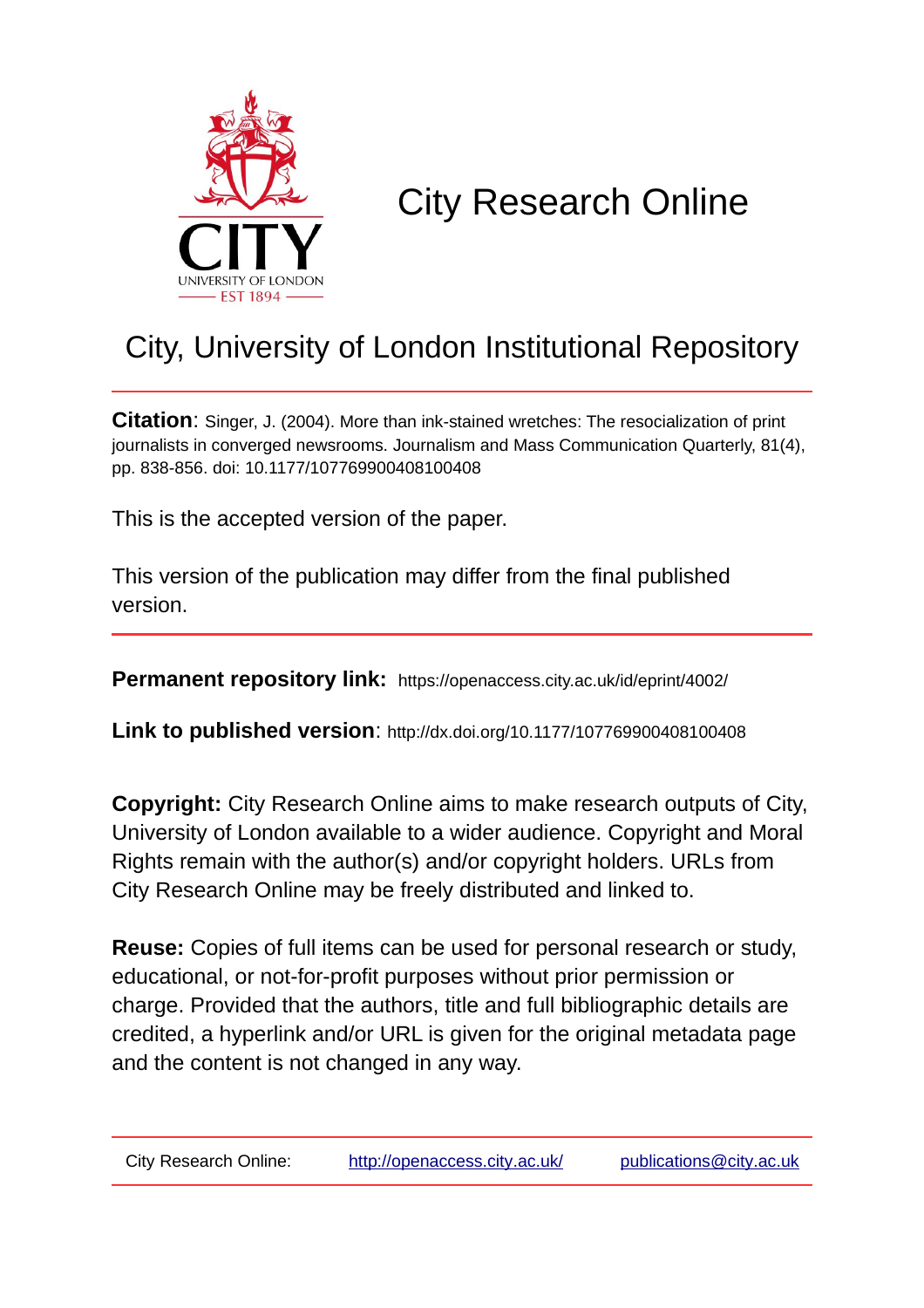*Copyright information* The final and definitive version of this manuscript has been published in: *Journalism & Mass Communication Quarterly* © 2004; all rights reserved, Association for Education in Journalism and Mass Communication Abstract available at: http://jmq.sagepub.com/content/81/4/838.short DOI: 10.1177/107769900408100408

*Please cite as:*

Singer, J. B. (2004). More than Ink-Stained Wretches: The resocialization of print journalists in converged newsrooms. *Journalism & Mass Communication Quarterly* 81 (4), 838-856.

### **MORE THAN INK-STAINED WRETCHES: The Resocialization of Print Journalists in Converged Newsrooms**

Jane B. Singer

The author gratefully thanks Kappa Tau Alpha, the national journalism honor society, for support of this research through a Chapter Adviser Research Grant.

#### **Abstract**

Newsroom experiments with convergence -- a sharing of news staffs, technologies, products and geography -- disrupt not just the norms and routines of newspaper news work but, more profoundly, the professional socialization of print journalists and their perception of themselves as a distinctive kind of news worker. This article draws on case studies of four converged newsrooms to examine conceptual and sociological shifts among newspaper journalists. Findings suggest print journalists are undergoing resocialization to an expanded view of professionalism; ingrained habits and learned skills related to newsroom structure and storytelling norms are more resistant to change.

**Key words:** convergence, newspaper, resocialization, socialization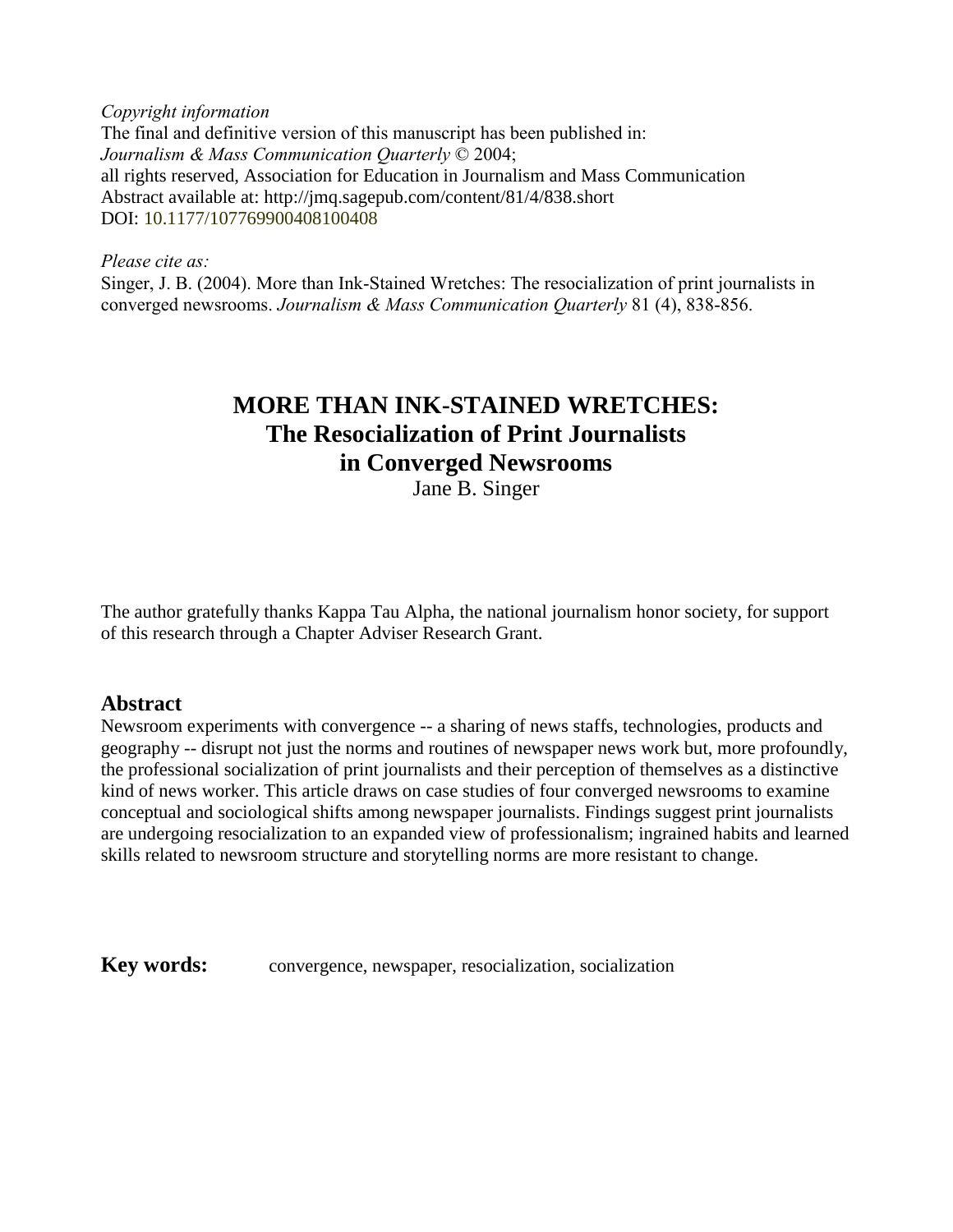#### **MORE THAN INK-STAINED WRETCHES: The Resocialization of Print Journalists in Converged Newsrooms**

In Tampa, Florida, a *Tribune* business reporter stands in front of a television camera, calmly waiting to tape her weekly segment for the NBC affiliate. Down the road in Sarasota, the *Herald-Tribune*'s outdoors writer huddles with the local cable channel's sports anchor, cameraman and producer to hash out details of an hour-long program to be cablecast live from the weekend boat show. In Dallas, the first reporter in the *Morning News* newsroom updates the Web site, works on stories for the next day's paper and alerts the ABC affiliate of major breaking news. In Lawrence, Kansas, *Journal-World* reporters team up with cable news reporters on election night to conduct live television interviews with winners and losers in the city primary.

Processes and products vary widely among the dozens of U.S. media outlets exploring newsroom convergence,<sup>1</sup> which involves some combination of news staffs, technologies, products and geography from previously distinct print, television and online media. Newspaper journalists providing everything from news tips to story packages for online and television outlets affiliated with their parent company find themselves part of experiments in novel ways of "making news."

This article suggests that unlike previous technology-driven newsroom innovations, convergence is a catalyst for the resocialization of print journalists, who are being asked not only to change the way they do their work but also to re-examine notions about themselves as a particular type of journalist. To explore this idea, case studies in four converged newsrooms were conducted in January and February 2003. Findings, drawn from both qualitative and quantitative data, indicate that newspaper journalists must make significant accommodations in both their daily activities and their self-conceptualizations as their jobs expand to incorporate other media forms.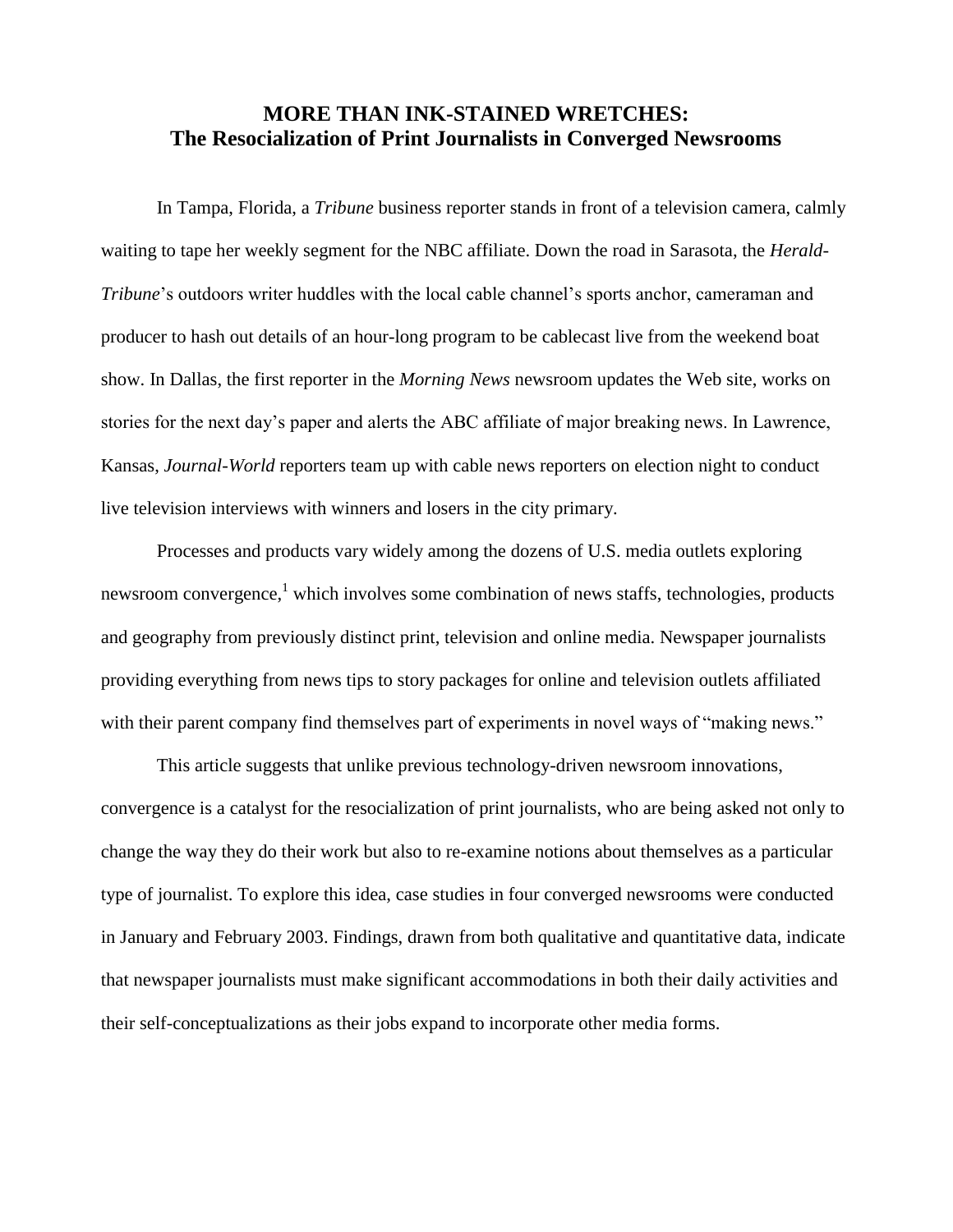#### *About Convergence*

Media mergers and acquisitions, facilitated by deregulatory policies and relaxation of crossownership rules, are enabling the big to get bigger still, raising concerns about concentration of economic, cultural and political power among a shrinking number of media giants.<sup>2</sup> Newsroom convergence stems from both this corporate trend and from the ongoing "digitization" of all media forms.<sup>3</sup> But within the newsroom, convergence has a narrower connotation related to changes in how journalists handle the products and practices of their working lives, particularly the new emphasis on cooperation among print, television and online journalists to tell a story to as many audience members as possible through a variety of delivery systems.<sup>4</sup> Virtually all U.S. newspapers now offer affiliated Web sites; nearly 30 percent, at all circulation levels, have partnerships with television stations. Such convergence takes different forms in different news organizations, ranging from simple cross-promotion of partnered media outlets to joint story planning and production.<sup>5</sup>

Scholars recently have begun to explore the effect of convergence on both news culture and content. A case study of two converged newsrooms found differences of both language and culture; the latter was more entrenched and more problematic, with potential to lead to stereotyping and conflicts over story ownership.<sup>6</sup> Survey research has suggested that journalists closely assess the source of the impetus for convergence and are more likely to react positively if they see it as originating with an in-group, or people like them. But journalists resist change; they are less positive about convergence if they think it will have an immediate impact in their newsroom.<sup>7</sup>

Another study that surveyed news professionals in print, broadcast and online newsrooms about key concerns related to convergence found widespread agreement that regardless of media form, good writing is a top priority and a basic skill for all journalists.<sup>8</sup> Similarly, a survey of media professionals and journalism educators found that although both groups saw convergence as important to the future of the profession, they also agreed that such fundamentals as solid reporting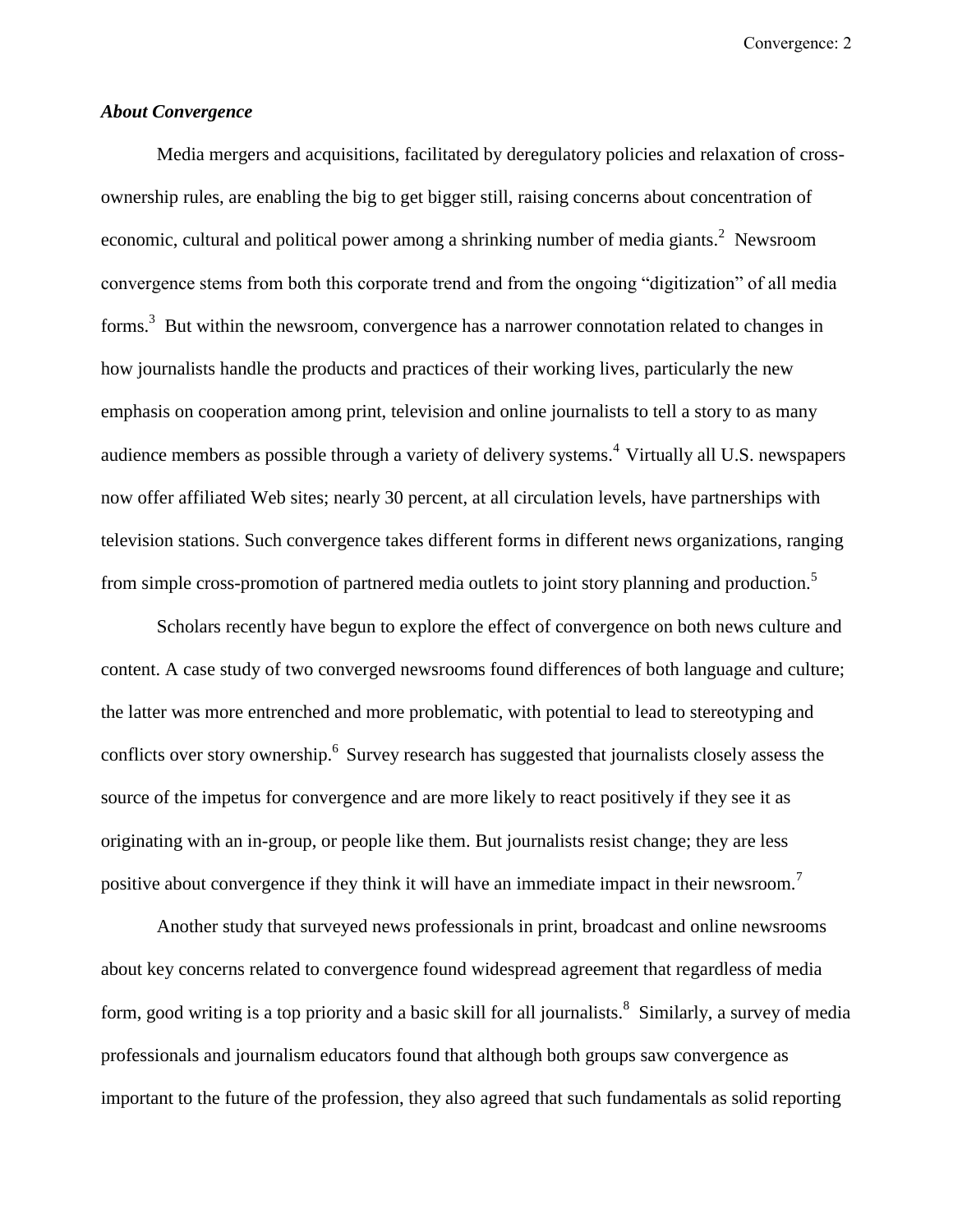and writing were critical while convergence-related skills such as being able to write across media were of secondary importance.<sup>9</sup> But fears about an erosion of quality stemming from convergence seem to be unfounded; a content analysis of the pioneering *Tampa Tribune* indicated enhancements in story presentation and found no negative effects on story quality or quantity.<sup>10</sup>

Additional information about convergence has come from trade press reports, many suggesting sociological challenges. "Cultural resistance is the biggest hurdle," the *Tribune*'s executive editor says. "For multimedia work to take deep root, journalists from once-competing newsrooms must learn to cooperate and collaborate -- a tall order in our highly individualistic professional mystique."<sup>11</sup> The quality and quantity content that converged journalists are expected to produce also are key concerns. "While some multimedia journalists can handle a variety of tasks efficiently and professionally, most will deliver mediocre journalism," writes one observer. "Quality comes from those journalists who practice a defined job."<sup>12</sup> Staffing, training and compensation for additional efforts that convergence requires are additional issues.<sup>13</sup>

This exploratory study builds on this preliminary work though the purpose here is neither to track the progress of convergence nor to outline its virtues or vices. Rather, it is to examine the challenges that convergence poses to the ways in which traditional newspaper journalists are socialized to view their work and their profession.

#### *Professional Socialization*

A large body of work, primarily in organizational communication, has examined the process of work-related socialization. Several stages of socialization are traditionally recognized. They include vocational socialization, which is influenced by education, interpersonal and mass communication; anticipatory socialization, in which individuals develop impressions of specific future work environments through communication with others already in the organization; an encounter stage that includes initiation into the work group; and a stage in which new members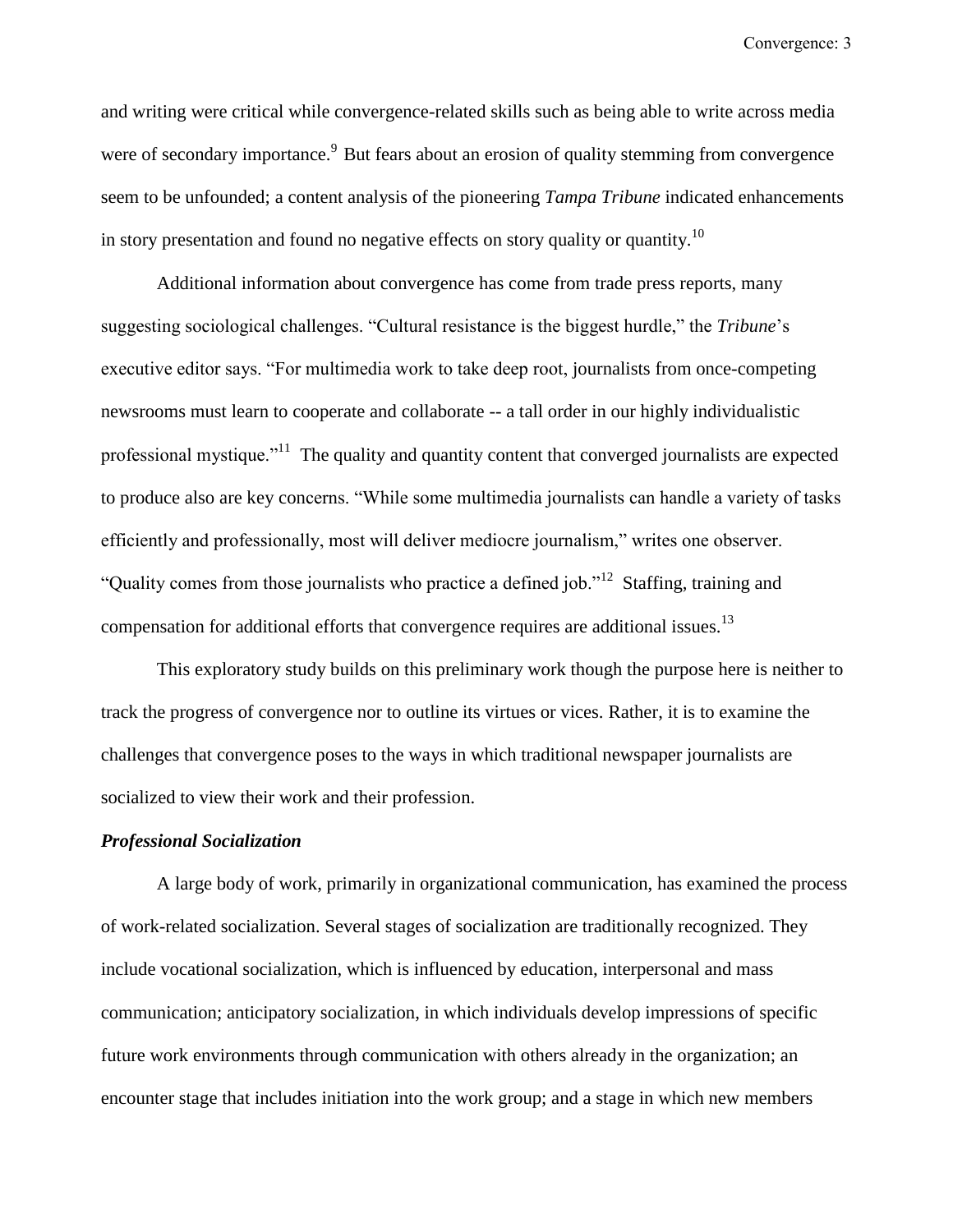adjust to group norms and values. Recent work emphasizes the role new members play in shaping the larger organization, so that socialization is seen as a mutual process.<sup>14</sup>

Identification with a particular medium is part of formative educational and professional processes for many journalists. An experiment at Brigham Young University suggested that placing students in an integrated newsroom environment undermined identities formed in high school or earlier, and attitudes of most participants became increasingly polarized over the 16-week semester. "All my life I dreamed of being a news anchor in a television news station. I worked hard, got into a good program, and now I am on a team that does a half dozen things I'm not interested in," one student said. Print majors, many of whom had worked on their high school papers, were even less committed to the idea of converged news operations: "I've never been so miserable," said one.<sup>15</sup>

Once students reach the newsroom, a large body of organizational literature indicates that the work culture becomes a powerful socializing force. Newsroom socialization processes have been studied for more than half a century, dating to Breed's discovery of the importance of peers in transmitting news production norms.<sup>16</sup> Journalists tend to share professional values and to desire implementation of those values in their own work environment,<sup>17</sup> and organizational cultures create patterns of meaning that define appropriate action.<sup>18</sup> The recruitment, socialization and control of journalists are structured to preserve "institutional mythology," such as a commitment to objective reporting.<sup>19</sup> From a sociological perspective, articulation of such norms is important both as a form of ritual solidarity and a prescriptive expression of the way "we" do things – or should do them.<sup>20</sup>

Although ongoing economic, technological and other changes have diluted the notion of "who we are, $"^{21}$  and technological change in particular has affected newsroom organization and communication patterns, $^{22}$  research continues to highlight the complex sociological role of such shared norms and self-perceptions among journalists. In a case study of the interplay of journalists' professional and organizational attachments, Russo found that news organizations serve as vehicles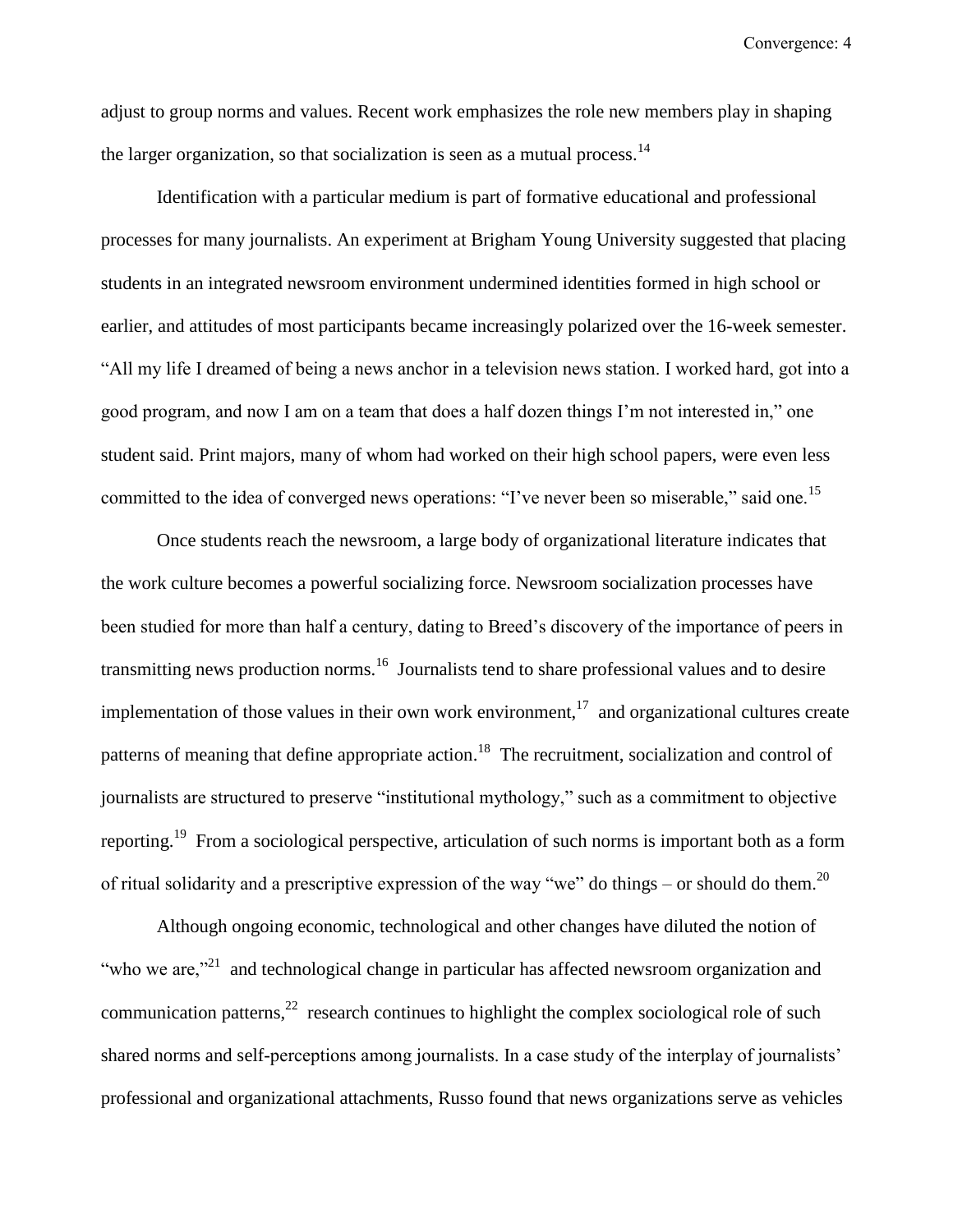for enactment of professional work: "The journalists required the newspaper to enact the practices, expectations and values of their profession. The newspaper served as a vehicle for their expression of their professional beliefs and their roles as journalists.<sup> $2^{23}$ </sup> In addition, the extent to which journalists take pride in their newspaper significantly affects job satisfaction; when journalists perceive encroachments on professional autonomy, an increased concern for profit over quality or other organizational constraints, their job satisfaction goes down.<sup>24</sup>

A recent study assessing the power of newsroom socialization in the context of convergence explored the potential for a "collision of values and beliefs about the role of journalism and what journalists do and should do in covering the news."<sup>25</sup> Its re-examination of data from the 1990s supported the socializing role of newsroom culture, which helped explain uniformity and conformity among news workers and provided them with defenses to withstand pressure for change.

A much smaller body of work has examined the resocialization of current employees within an organization undergoing such changes as development and dissemination of new performance criteria. Hart, Miller and Johnson, who studied employees in a mortgage insurance company as it was reorganizing, suggest that the resocialization process plays an important role during periods of organizational change, operating much like the socialization process of new employees in terms of tactics and impact.<sup>26</sup> An earlier study of communication channels used to resocialize employees in organizations facing a planned change found that general informational meetings were common while line supervisors -- who might be best at connecting abstract policies and goals to daily work tasks -- typically were bypassed. The same study emphasized that planned change involves more than new procedures or ideas; it encompasses new roles, values, rewards and ways of doing work.<sup>27</sup>

#### *Sociology of News Work*

Journalists are socialized not just to feel part of a particular group but also to do things in a particular way, coming to see that way as natural and desirable. The study of the sociology of news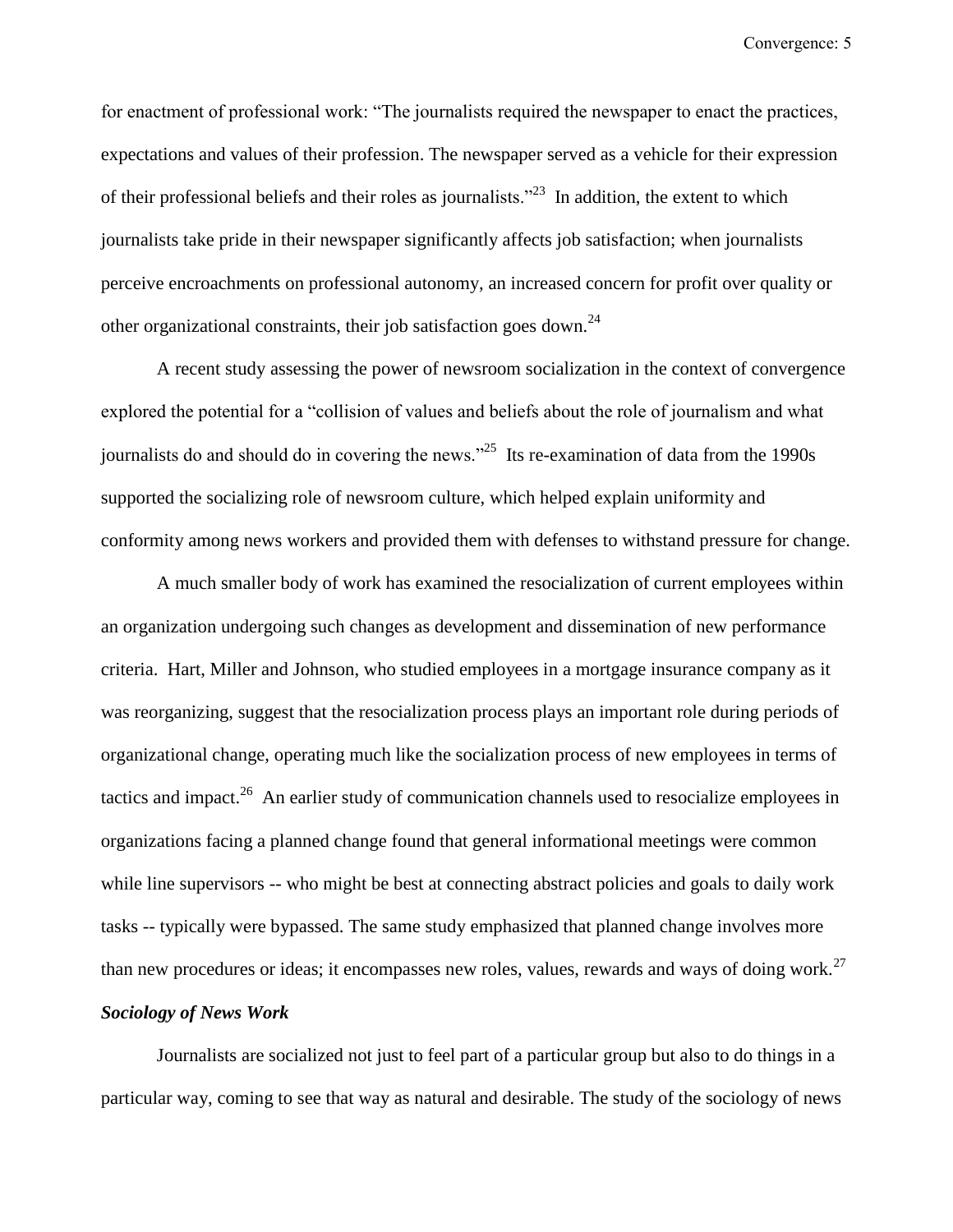work has one of the longest traditions in mass communication research, dating at least as far back as Breed's work on newsroom socialization in the 1950s, cited above. A generation later, media sociologists emphasized that news itself was a social construction, a product of active negotiation with cultural resources and professional norms to create a shared understanding of how news work is to be done.<sup>28</sup> Among the key ideas about "making news" contained in this work are:

\* The conception of news as bounded by dictates of time and space, creating a "news net" that emphasizes stories that can be most easily accommodated within newsroom routines and structures. Space constraints led to organization of print reporters by specialized beats and by topic areas such as sports or business. News "typifications" or classification schemes allow news workers to deal with a glut of occurrences in a limited amount of time,<sup>29</sup> and routines and typifications can guide approaches even to extraordinary stories.<sup>30</sup> A recent application of the concept of news typifications posits that editors base decisions about newsworthiness less on traditional definitions than on predictions of how readers from various audiences will react to a story.<sup>31</sup>

\* Issues of professionalism, a broad sociological construct that incorporates notions of expertise, ethics, public service and autonomy.<sup>32</sup> Such aspects of professionalism are tied to the underlying beliefs and values that constitute newsroom culture, and tensions arise when professional norms are seen as compromised by business or entertainment values.<sup>33</sup> Another aspect of professionalism involves the knowledge, use and sharing of sources. Many journalists "preserve their professional autonomy by jealously protecting their private sources and specialties from others' encroachment."<sup>34</sup> Berkowitz and TerKeurst explored dynamics of source-reporter relationships,<sup>35</sup> viewing both journalists and sources as part of an interpretive community, a group united by a shared interpretation of reality<sup>36</sup> within the larger social context of a news environment.

Notions of competition also affect journalists' perceptions and output. Coulson and Lacy found that newspaper journalists believe competition promotes higher-quality local news, as well as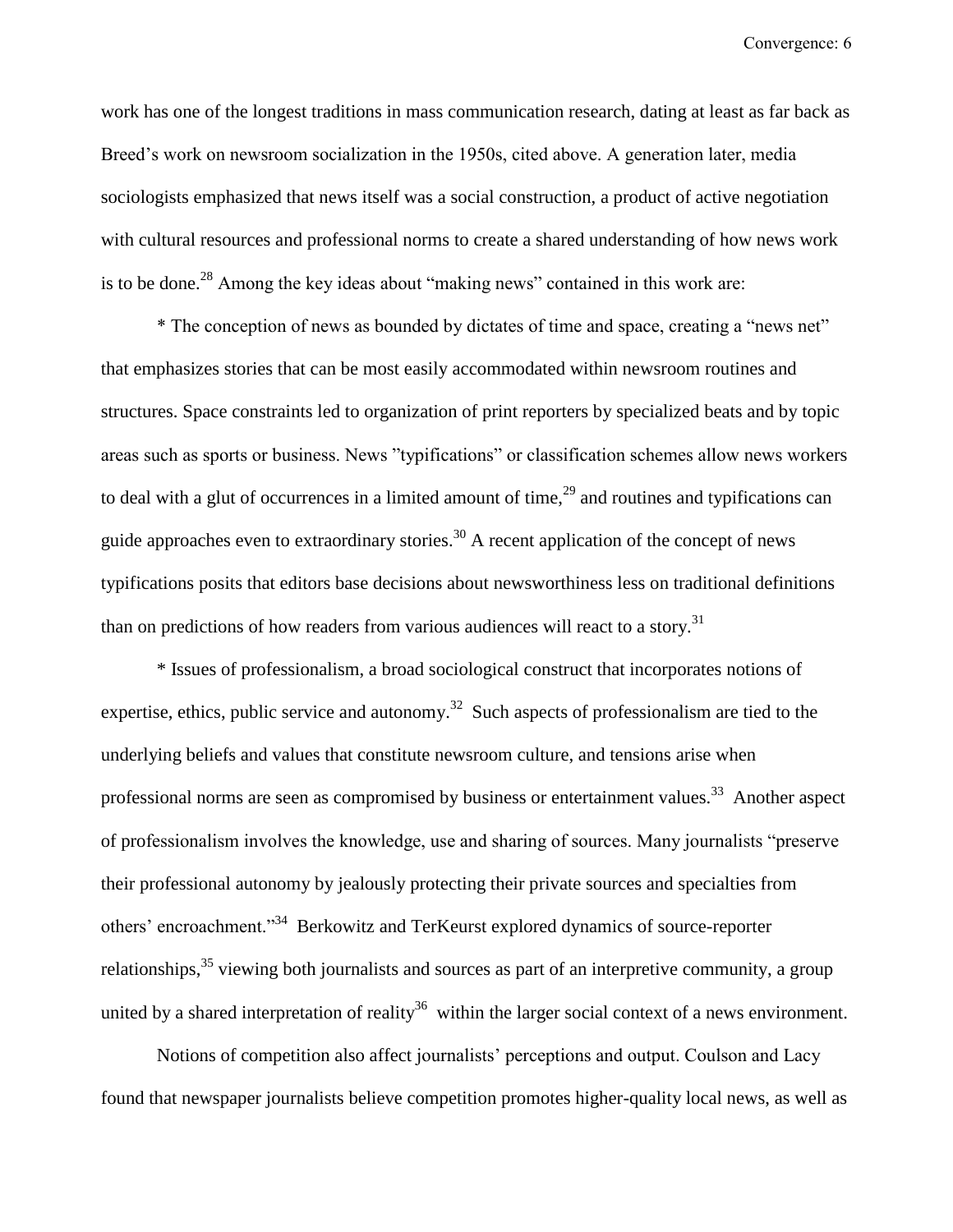greater diversity of news and opinion.<sup>37</sup> The same researchers, with a third colleague, also looked at the impact of broadcast competition on city hall coverage. They found that competition was related to journalists producing more stories, including some they might have missed without competition, but having less time for in-depth reports. Print journalists also said television competition led to more reporting of unimportant stories and, to a lesser degree, more sensationalized city hall news.<sup>38</sup>

\* Construction of a news narrative, or the story itself. The ability to build such narratives is a professional skill for journalists, who rely on norms of neutrality, credibility and facticity.<sup>39</sup> Literary conventions of news incorporate assumptions about "what matters, what makes sense, what time and place we live in, and what range of considerations we should take seriously.<sup> $340$ </sup> The conventions vary by medium; for instance, while all journalists see accuracy as vital, errors in print news stories tends to be of a different sort than those in television news.<sup>41</sup> There also are stylistic differences. Professional-quality broadcast news uses short audio and video elements to produce a compact, dramatic story. Print professionalism means longer stories, with the still-prominent inverted pyramid leading to accounts that end with a whimper rather than a bang.<sup>42</sup>

These and other facets of the complex sociology of news work – including the effects of technology on the culture and practice of gathering, producing and disseminating news<sup>43</sup> -- continue to generate new insights into the 21<sup>st</sup> century. Studies of the adoption of pagination systems in the 1990s examined their incorporation in editors' daily routines and acceptance of the new production method as a job skill.<sup>44</sup> Research into electronic newsgathering, now ubiquitous in US newsrooms,  $45$ has explored the effect on journalists' physical presence at a news scene.<sup>46</sup> Increased emphasis on local news in online versions of newspapers suggests that editors may be re-examining their longstanding constructs of what constitutes an optimal mix of varied information for their readers.<sup>47</sup>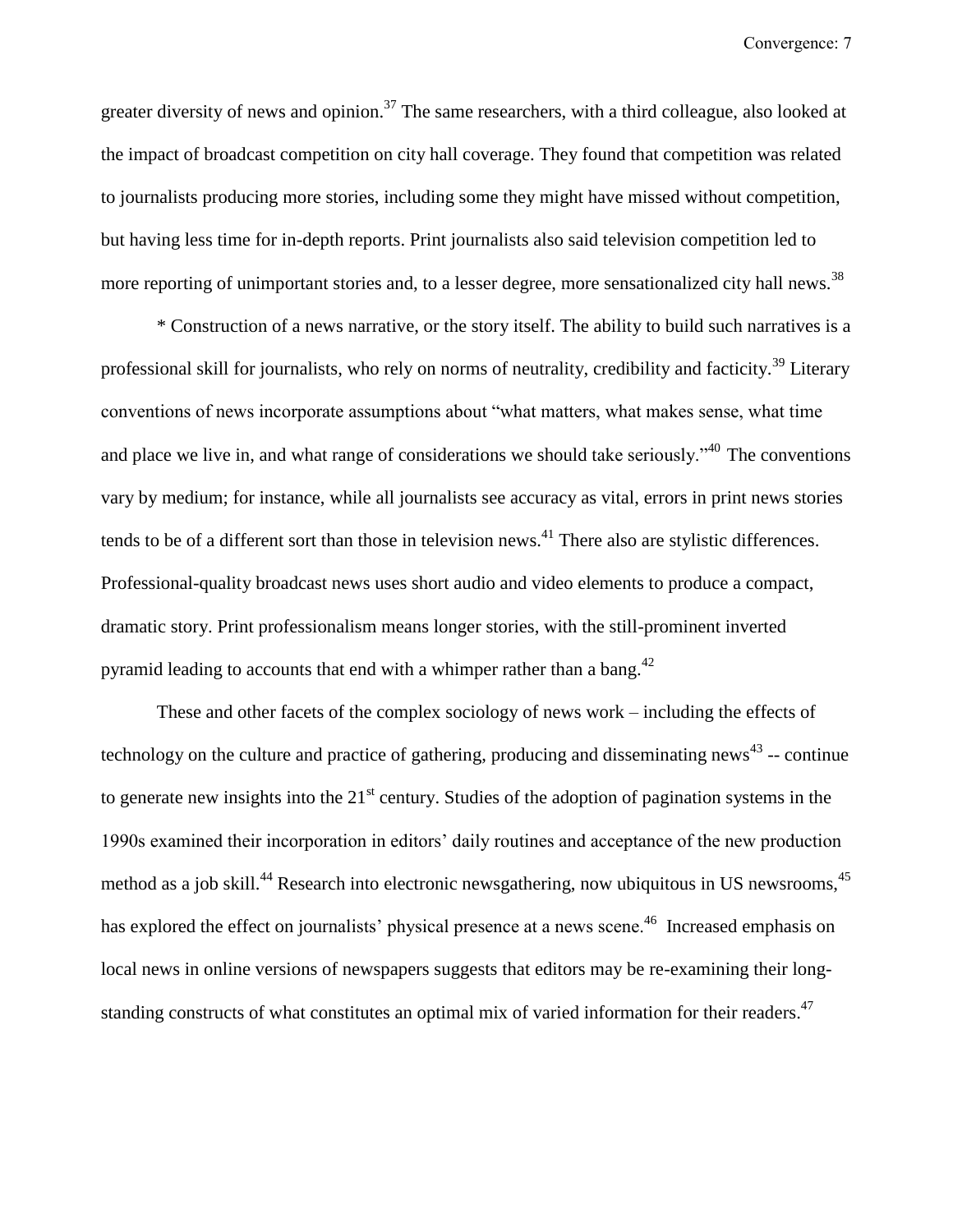This study examines the ongoing process of newsroom convergence through the prism of

these sociological concepts, exploring pressures that convergence exerts on journalists socialized

into traditional print news organizations. Specifically, it addresses the following research questions:

**RO1:** In what ways does convergence challenge the existing socialization of newspaper news workers to their profession, their medium and their newsroom?

**RQ2:** In what ways does convergence mesh with the existing socialization of newspaper news workers to their profession, their medium and their newsroom?

**RQ3:** What sociological aspects of newspaper news work appear most likely to change in response to convergence?

#### *Methodology*

Four newspapers with both television and online partners were chosen based on information in the trade press and from the American Press Institute, an industry leader in tracking convergence. The researcher selected media outlets of varying market sizes, ownership structures and approaches to convergence, appropriate to a method whose fundamental question is what can be learned from a particular case.<sup>48</sup> Such field research is called for when the goal is to learn about, understand or describe a group of interacting people.<sup>49</sup> The variety also allowed the researcher to explore several different permutations of convergence, which is not a uniform process across the industry.<sup>50</sup> The following newspapers were visited. Circulation figures are from the Audit Bureau of Circulations.<sup>51</sup>

\* *The Dallas Morning News***,** flagship of the Belo Corp. The newspaper has a weekday circulation of more than half a million copies and a Sunday circulation of nearly 800,000. Partners: WFAA-TV (ABC), TXCN (cable), dallasnews.com, wfaa.com, txcn.com

\* *The Tampa Tribune***,** part of perhaps the most widely publicized convergence effort in the country. The *Tribune* is a 238,000 daily and 314,000 Sunday circulation newspaper owned by Media General of Richmond, VA. Partners: WFLA-TV (NBC), TBO.com

\* *The Sarasota* **(FL)** *Herald-Tribune*, a New York Times paper with a winter circulation of 116,000 on weekdays and more than 144,000 on Sundays; the numbers dip in the summer. It jointly owns, with cable provider Comcast, a local 24-hour cable news channel. Partners: SNN Channel 6 (cable), heraldtribune.com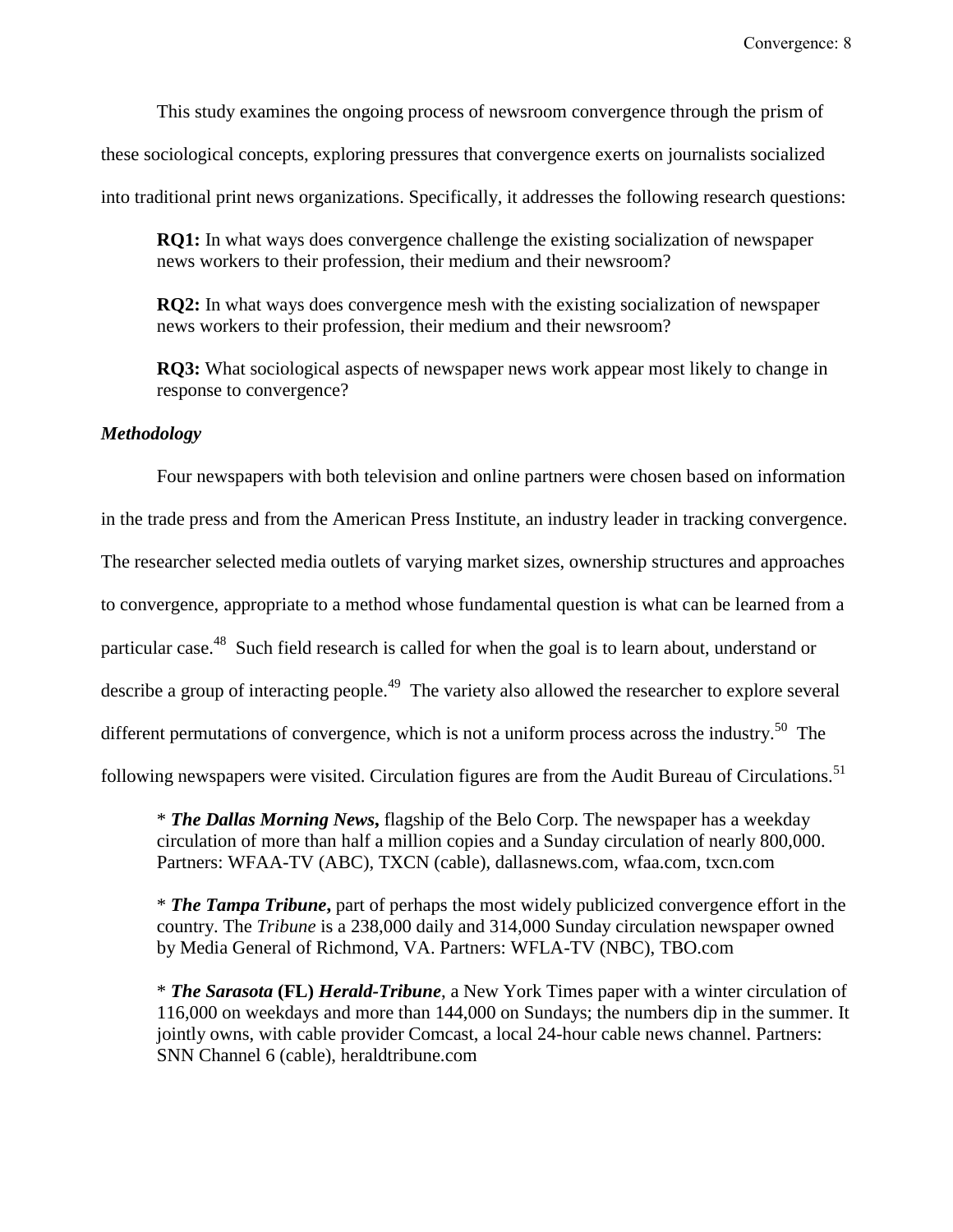\* *The Lawrence* **(KS)** *Journal-World*, part of the privately owned World Company, started by the current publisher's grandfather in the late 19<sup>th</sup> century. The *Journal-World* has a daily and Sunday circulation of just under 20,000. Partners: 6News Lawrence (cable), ljworld.com, lawrence.com, KUsports.com

The author spent a week in each city in January and February 2003, observing newsroom operations, attending news meetings and talking with journalists about convergence. Conducting research on the journalists' turf enhanced understanding and facilitated interpretation of the context in which newsroom changes are occurring.<sup>52</sup> The non-probability sample of participants combined elements of a convenience sample, appropriate in exploratory studies such as this, and a purposive sample, which seeks subjects with specific characteristics,<sup>53</sup> primarily experience with convergence here. A total of 120 print, broadcast, cable and online journalists were interviewed, including 64 newspaper managers, editors, reporters, columnists and photographers. These newspaper journalists are the focus of this article. Interview questions were open-ended, seeking to elicit discussion about convergence. Hand-written notes were transcribed and analyzed for key themes related to the research questions. All journalists were promised confidentiality.

Journalists also were asked to complete a 54-item convergence questionnaire. Triangulation of methods, such as this combination of interviews and surveys, improves measurement<sup>54</sup> and helps guard against the danger that findings will reflect the method of inquiry in misleading ways.<sup>55</sup> Each journalist was given a questionnaire immediately following his or her interview, with the exception of senior executives, whose positions of authority placed them outside the focus on newsroom staffers, and one bureau reporter interviewed by phone. This approach let busy respondents complete the questionnaire at their leisure. The questionnaire, which used a 7-point Likert scale, asked respondents to indicate agreement or disagreement with statements about the perceived impact of convergence on careers, work routines, public service and the journalism profession. Room for demographic information and open-ended comments also was provided.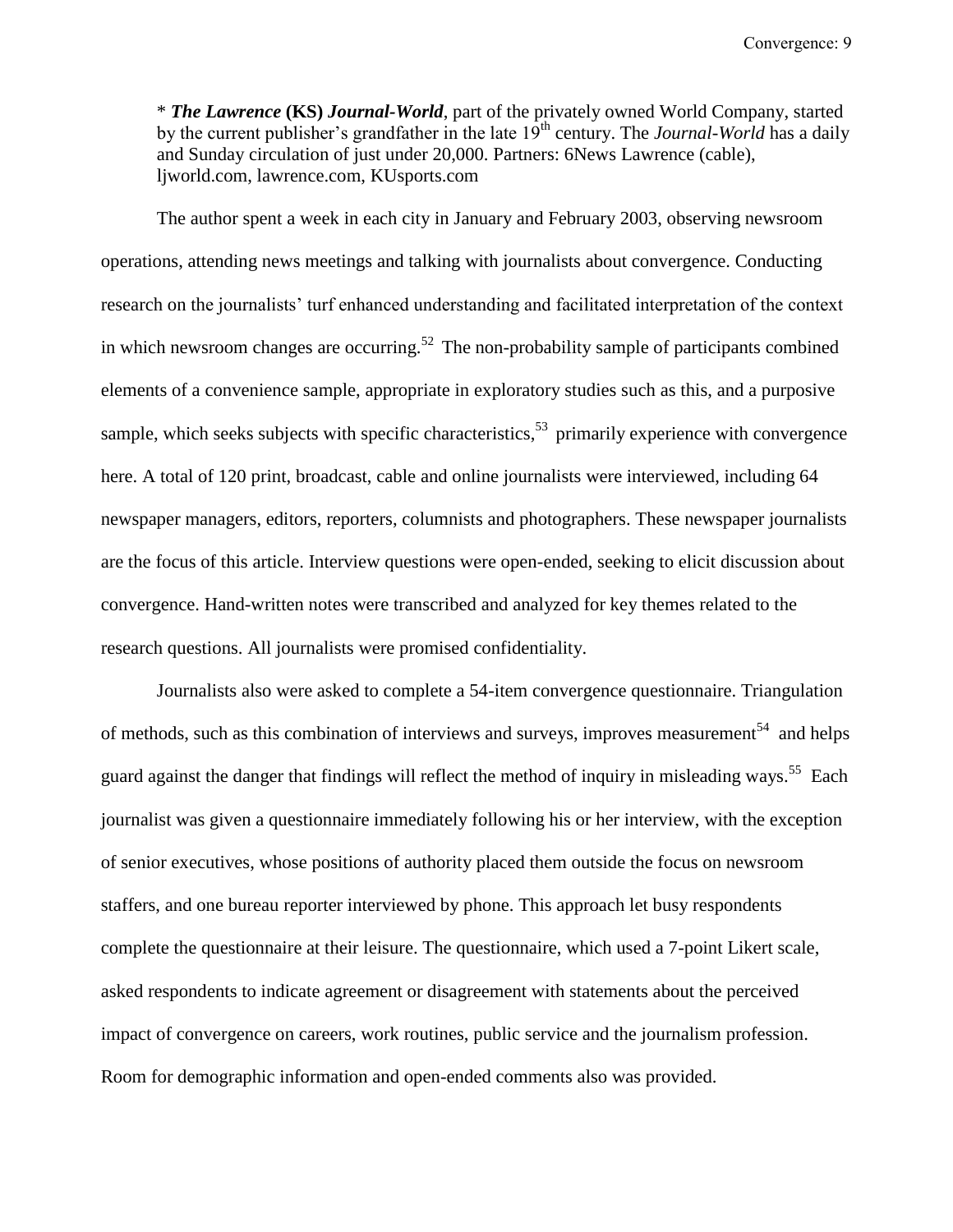Sixty-seven of the 110 journalists given questionnaires promptly completed and returned them. Non-respondents received an e-mail version of the questionnaire in mid-March 2003 and again in late March, yielding another 23 responses. The final response rate was 81.8% of all the journalists who received questionnaires: 84.5% of newspaper journalists, 75% of television journalists and 85.7% of online journalists. This article is based on responses of the 49 newspaper journalists who completed questionnaires, plus interviews with both questionnaire respondents and non-respondents from the four papers. Mean scores for relevant questionnaire items are provided.

#### *Findings*

This section considers findings in relation to three aspects of socialization: to professional norms, to newspaper culture and to medium-specific routines of "making news." It highlights ways in which convergence affects both conceptualization and accepted practices of newspaper work. The section concludes with tentative evidence that at least some print journalists are beginning a process of resocialization instigated by convergence. Table 1 supplements the interview data with mean responses to questionnaire statements referenced in the text; the statements are presented in descending order, with those that newspaper journalists agreed with most strongly at the top.

#### [TABLE 1 ABOUT HERE]

*Socialization: Professional Norms***:** If there is an overarching norm to any profession, journalism included, it is that of public service.<sup>56</sup> Journalists believe they work in the public interest and that their primary purpose is to provide citizens with necessary information.<sup>57</sup> Print, broadcast and online journalists in this study all said that, at least potentially, convergence could enhance that public service role by providing what one print journalist called a "360 perspective" on a story: better, deeper and more detailed information than any single media outlet could offer. But how that norm is fulfilled varies by medium, and print journalists tend to see their way as the best, looking down on television journalists, in particular, in an attitude one news manager described as "they've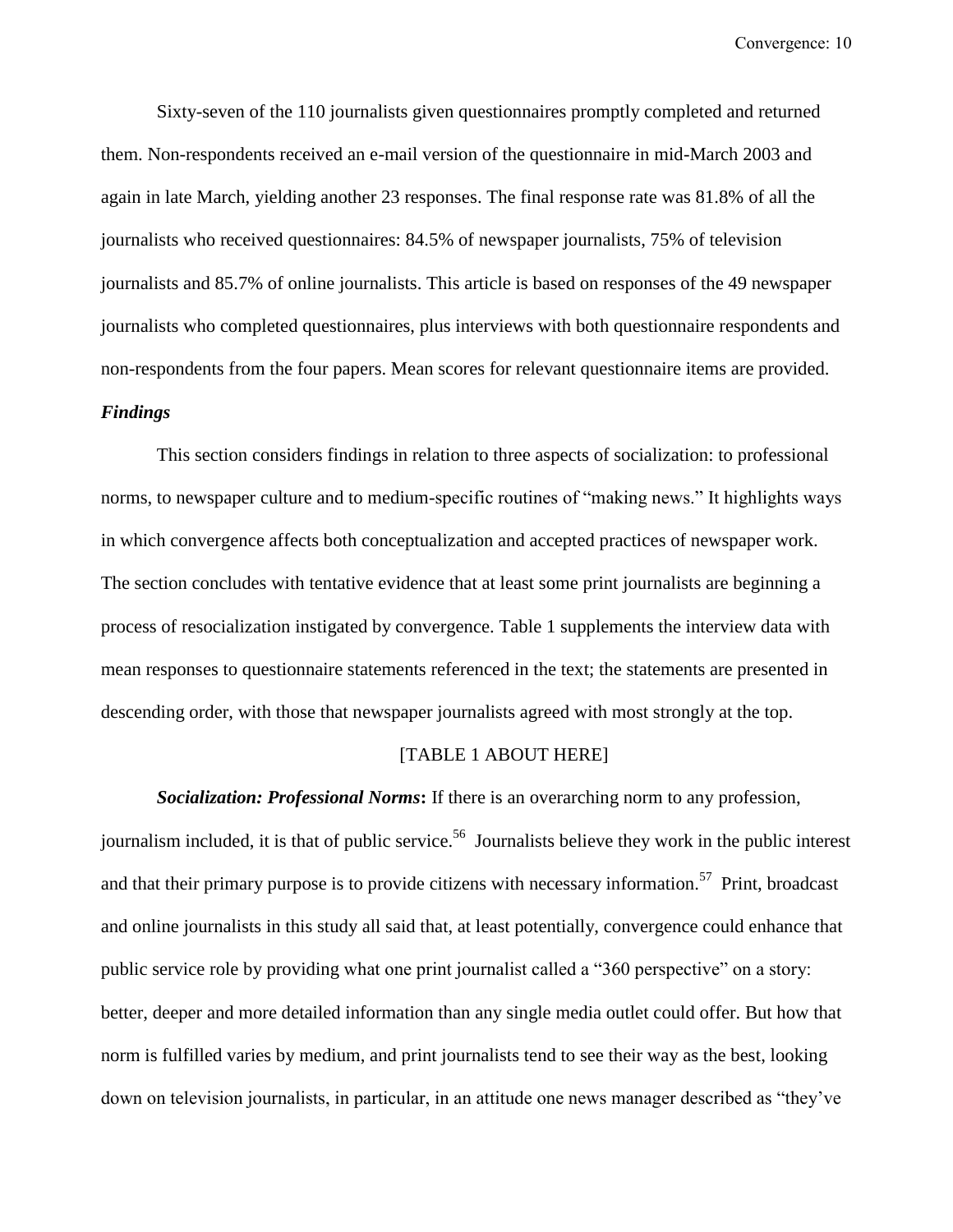got the blow dryers, we've got the investigative reporters." Television news is "often shallow, quick," an editor said. "I hate when TV reporters call themselves journalists."

Print journalists were ambivalent about the perceived effect of convergence on professional norms of credibility, accuracy and quality. They agreed strongly that "the quality of the story is more important than the technology used to tell it" but were unsure whether convergence affected that quality. They expressed concern that pressure for immediacy might overwhelm the need to get "a good story with accuracy and perspective," as one veteran wrote. But as a group, they were neutral on the questionnaire statement "the Web's demand for timely information jeopardizes our ability to get the facts right before a story runs." And they appreciated the benefit of immediacy when a big story broke. In general, newspaper journalists liked being able to tell a story in different ways. As one reporter with considerable on-air experience put it: "TV is the appetizer. The newspaper is the main course. [The Web site] is the dessert."

But the medium does affect the types of stories provided to the public. As suggested above, journalists mentally sort stories into categories, such as hard news (newsworthy occurrences available to analysis or interpretation), spot news (timely stories, of which fires are the prototypical example), or soft news (feature or human-interest stories).<sup>58</sup> Spot news gets greater emphasis in television, which typically values timeliness over other news criteria,<sup>59</sup> than in print; barring details that journalists deem newsworthy for some other reason, such events typically make the paper as briefs or police blotter items, if they make it at all. Print journalists see themselves as more likely to focus on hard or soft news. Several said television journalists do not care about the issue-oriented stories the newspaper does well, and some feared convergence would drag down their own product, potentially forcing "the more splashy TV-oriented stories" into the paper. Journalists generally disagreed with the statement "the same story can be told equally well in any medium."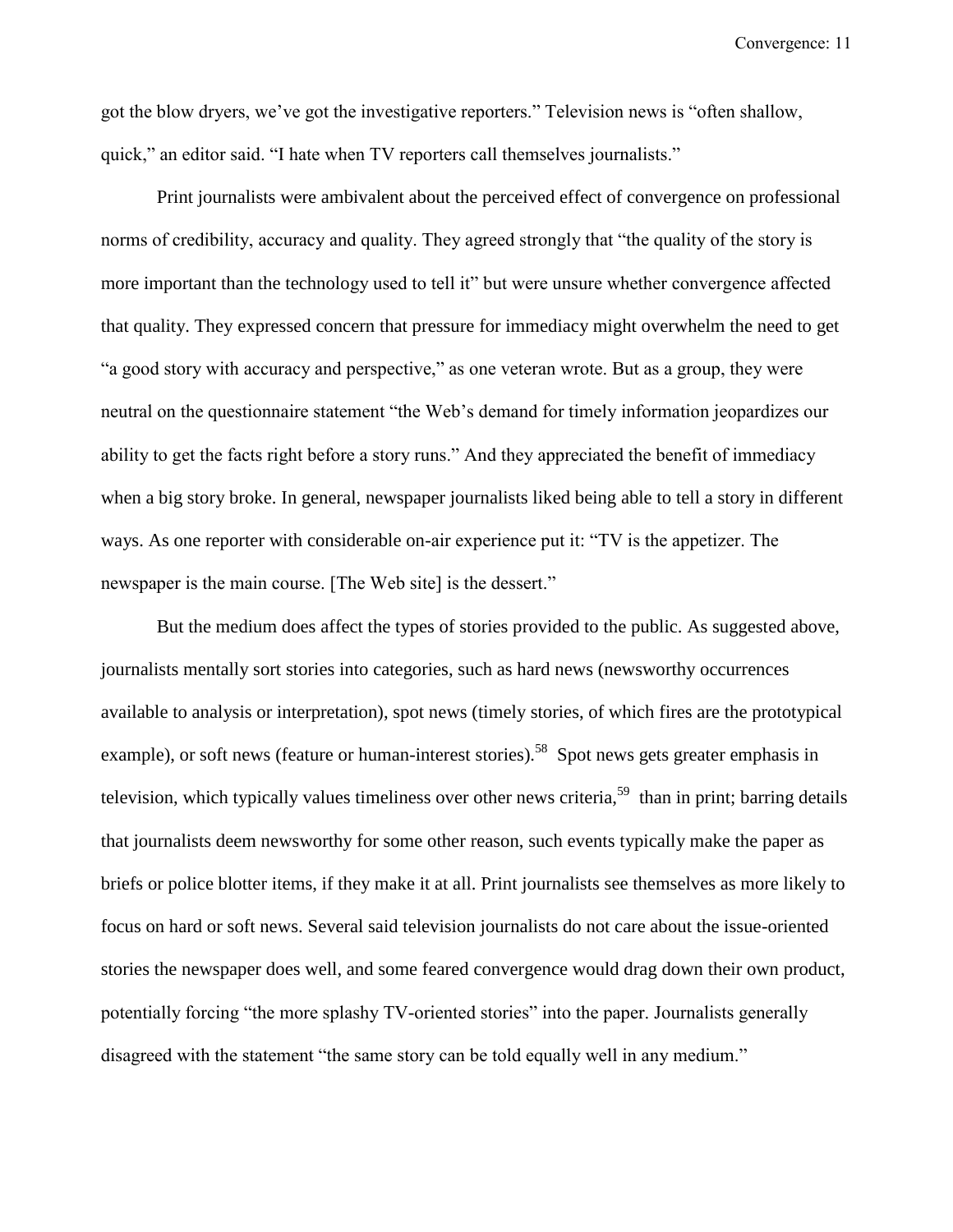**Socialization: Newsroom Culture:** Culture is "the set of shared attitudes, values, goals and practices" that characterizes a social or occupational group.<sup>60</sup> For newspaper journalists, it encompasses the professional values of expertise, ethics, public service and autonomy cited above, plus work routines that foster those values. Some continue to see television journalists as part of a different culture. "I went to j-school to be a journalist, not to be a multimedia person, not to be a TV person, not to multitask," said a print reporter who expressed some of the strongest views on this topic. "I have never liked TV journalism. I've always thought it's abhorrent, a subspecies."

This perception that "we" are different from "them" supports the observation that many print journalists are sitting convergence out as long as they can, though degrees of participation vary both within and among newsrooms. Especially in larger organizations, cross-media staff communication remains limited, resting primarily on shared news budgets and budget meetings, plus the occasional e-mail or phone call about a major story. "Among the news reporters, it's really still a pretty unusual thing," a reporter in a larger market said. The questionnaire confirmed that convergence has not significantly changed newsroom practices, a key cultural component in the resocialization of news workers. Print journalists disagreed with the statement "the effort necessary to make convergence work is shared equitably throughout our news operation." As one editor wrote: "There are many, many print reporters in the room who have never worked at all with our TV operation."

Cultural socialization is partly a matter of training in particular work practices, and the outlets studied here are taking relatively little formal action to build new skills sets among news workers. Print journalists in all four newsrooms cited a lack of training for television or online work as problematic, and questionnaire results supported the view that employers had not provided appropriate training for transition to work in a converged newsroom.

Yet despite cultural skepticism and remaining skills gaps, a clear benefit to convergence that emerged from this study was a realization by many newspaper journalists that their television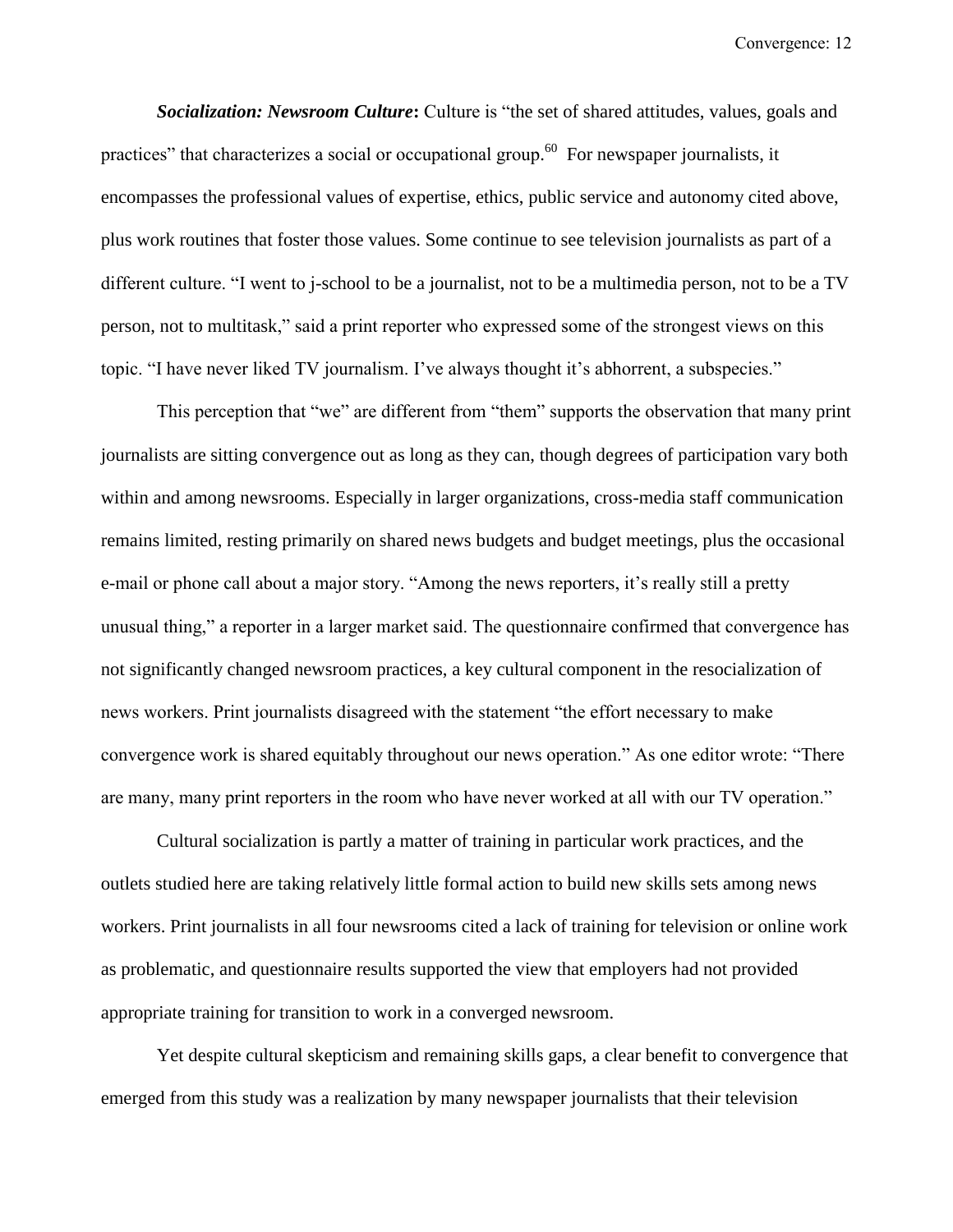counterparts had substance after all. Print journalists agreed more strongly with the statement "I enjoy working with people who have professional strengths different from my own" than with any other on the questionnaire; in fact, not a single respondent disagreed. Newspaper journalists also agreed, though less strongly, that they had gained respect for colleagues in other parts of the news organization. One reporter who had "always sort of dismissed them as hair spray, bow ties, vapid airheads" realized when she began doing television herself how much work a news package demands. Another print reporter said convergence "forced me to accept how difficult that job is," adding, "I still love to make fun of TV people, but it doesn't mean I think I can do what they do."

*Socialization: Routines of "Making News"***:** Print reporters voiced concern about fitting new duties into their newsgathering and production routines. Used to once-a-day deadlines, they struggled with online and television products that required more frequent feeding. The Web was less problematic despite its constant need for fresh news. Rather than uploading stories themselves, these print journalists typically provided information to the online staffers who maintained the site. The request that they write a few paragraphs about a breaking news event -- enough to constitute an online story – struck them as reasonable. It sometimes was an annoyance but rarely a major drain on time or energy for people comfortable with slapping together sentences in the inverted-pyramid style that they saw as the best structure for online news. Several admitted that filing Web updates made writing a longer print piece easier by helping them focus the lead and establish a framework.

Television creates more significant problems. Its demand for visuals wreaks havoc with print journalists' accustomed routines. Television requires that the journalist physically travel to the location of the source or the event rather than staying in the office and working the phones or Internet. Not only does getting the video take time in and of itself, it also affects interviewing, researching and writing time for print stories. One reporter said he sometimes feels stretched to the point of a nervous breakdown by the resulting pressure.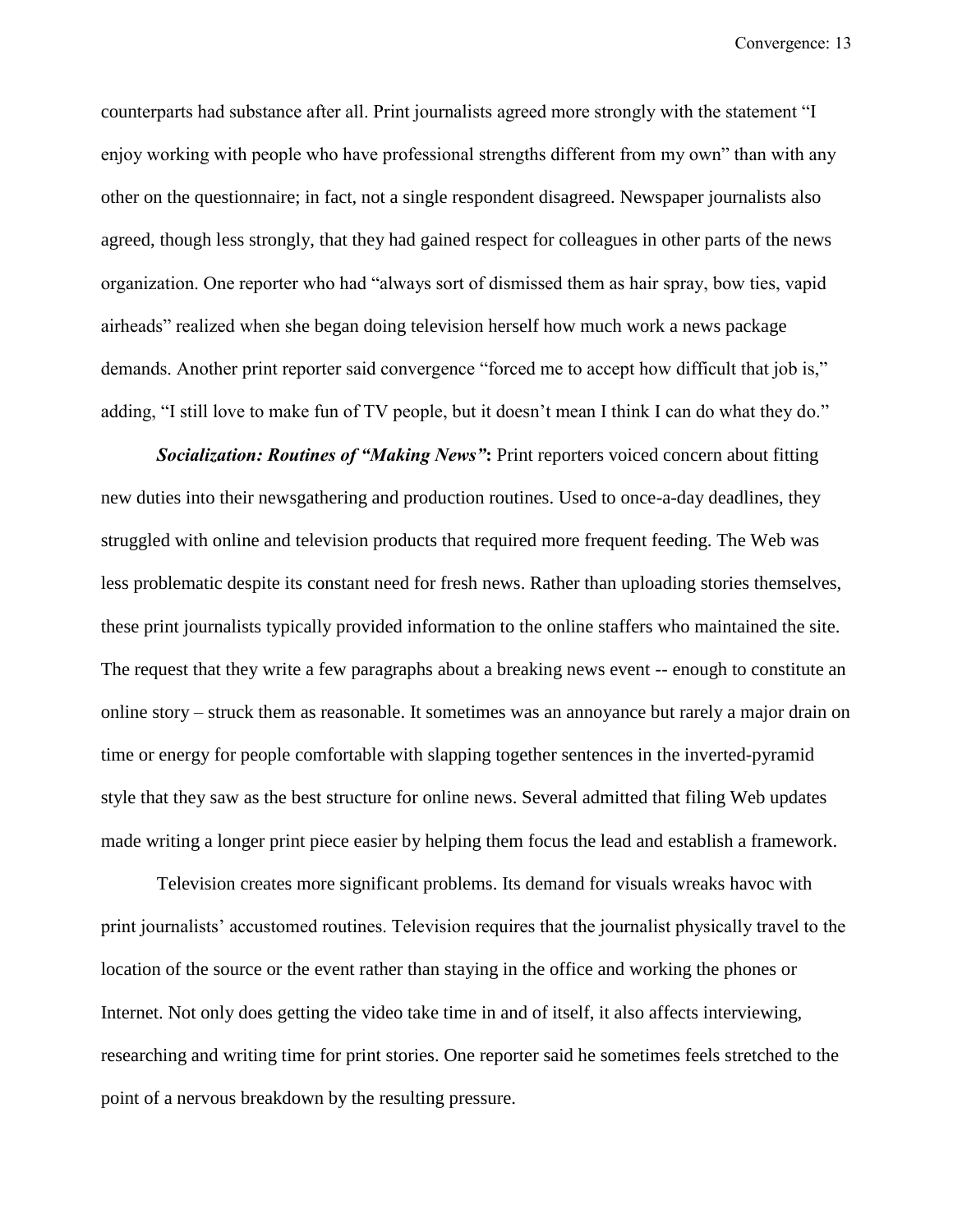Television production also is time-intensive. It takes precious time to write a script (which does require a different writing style from print), to tape a voice-over or go live with a stand-up, and -- most frustrating of all – to hurry up and wait. "They forget that we have jobs" of our own, grumbled an annoyed print reporter. Moreover, time devoted to other media comes not instead of but in addition to time spent producing their usual quota of newspaper articles. With the exception of one reporter whose job officially was split between two media, everyone in this study was responsible for comparable amounts of print content as before convergence. Nor had salaries increased in compensation. "I'm like a duck," said one. "I'm already paddling as fast as I can."

Several print journalists also cited organizational variations as significant obstacles to seamless convergence. In the metro areas visited here, broadcast staffs were large, experienced and stable enough for reporters to have areas of specialization, such as city government or education. But few local television newsrooms are organized around beats.<sup>61</sup> In Sarasota and Lawrence, where the convergence partner is a cable channel, many television reporters were relatively inexperienced generalists. Such organizational differences impeded the development of relationships between staffs and the ability to "work more closely together from the inception of a story," as a newspaper reporter wrote. Varying levels of understanding of local issues also frustrated print reporters who said they continually had to "spoon-feed" their cable counterparts to fill in knowledge gaps, sometimes in the middle of a news event. Others were troubled by repeated mistakes that, because of cross-promotion of convergence partners, they felt reflected poorly on the paper.

Another deterrent to open communication was that, as many print journalists pointed out, they had been socialized to see television journalists as competitors for sources and stories. Suddenly being asked to see them as colleagues was a challenge. Even in newsrooms where the main manifestation of convergence was merely sharing information, doing so did not come easily. Journalists remain especially possessive of enterprise stories resulting from individual initiative and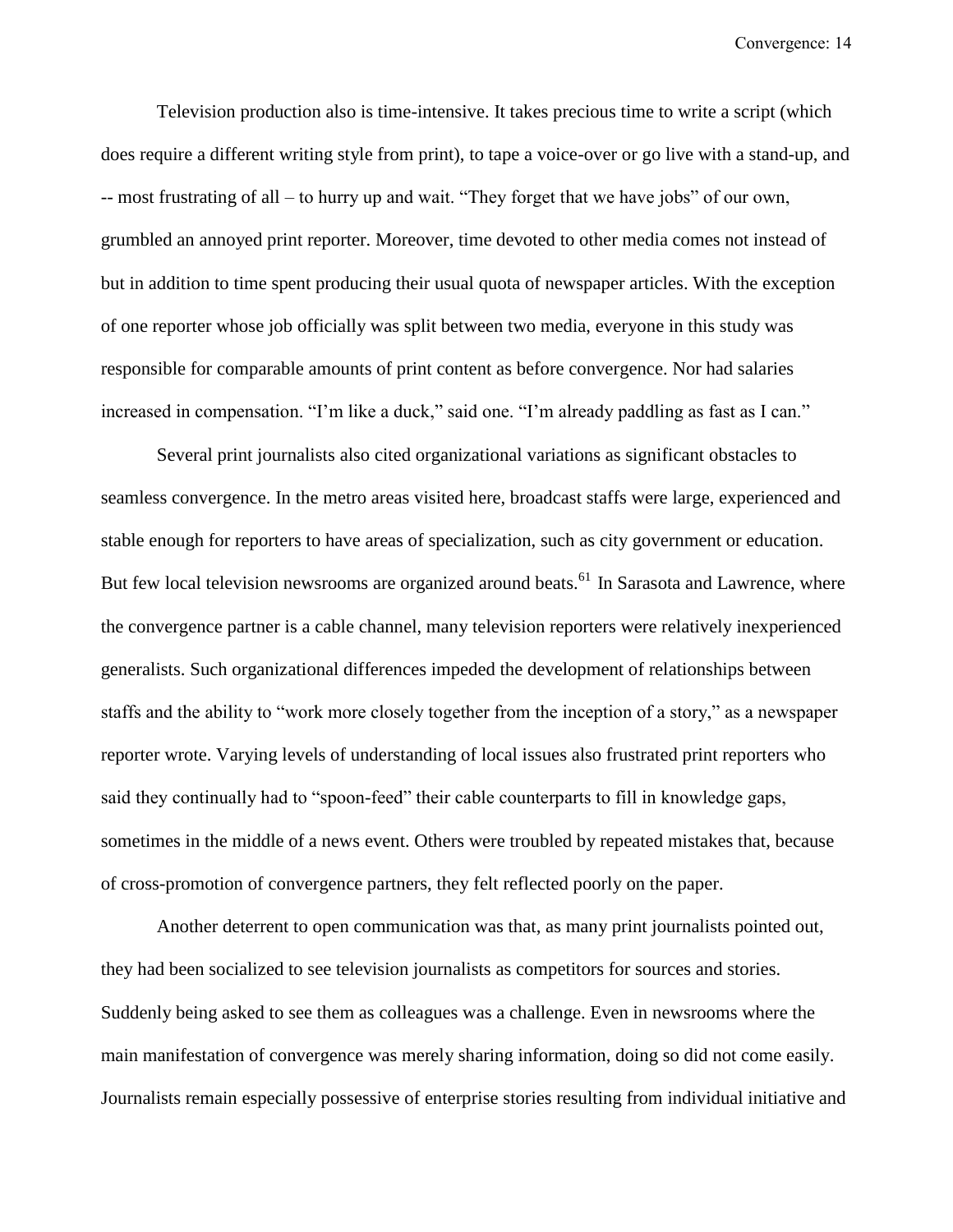legwork, or "active discovery" of information.<sup>62</sup> However, a number of newspaper journalists said they had gotten over this attitude, citing either the professional norm of public service or the more selfish opinion that "it's still my story." Questionnaire results indicated agreement that convergence had given them a "leg up on the competition." But resistance lingers; print journalists disagree only mildly with the statement "the fact that we now are continually `scooping ourselves' bothers me."

Different media forms also demand different narrative styles, most obviously involving the strong visual component of television news. Few print people have been socialized to see images as driving a story. Nor are newspaper people accustomed to thinking of themselves in visual terms – until they go on television. "TV people are visually pleasing," one male print journalist said. "I need to not be bashful about having makeup in my drawer." In general, television reporters are more a part of the story than print reporters believe themselves to be, and some found this disconcerting. "You have to package yourself within the story. It's a whole different kind of journalism," said one.

The Web has its own narrative requirements. Newspaper journalists recognized the ability to tell a story in depth and detail online but admitted they were not doing as much to support those narrative capabilities as they might. Only a few described supplying additional materials for the Web site, such as the sports reporter who sent back digital Super Bowl "postcards" or the education reporter who generated a database of dropout rates.

Yet despite recognition that different media require different storytelling abilities, most print journalists believe their own skills remain vital. They agreed with the questionnaire statement "my journalistic skills are valuable in any news medium" and said good writing remained important. They felt "good journalists should be able to tell their stories well in multiple formats," and most did not find doing so stressful. Interviews suggested a growing confidence among convergence participants. One converged reporter said that at first he was scared he would say something stupid, but now "my heart rate barely picks up. My biggest fear is that my lips are chapped."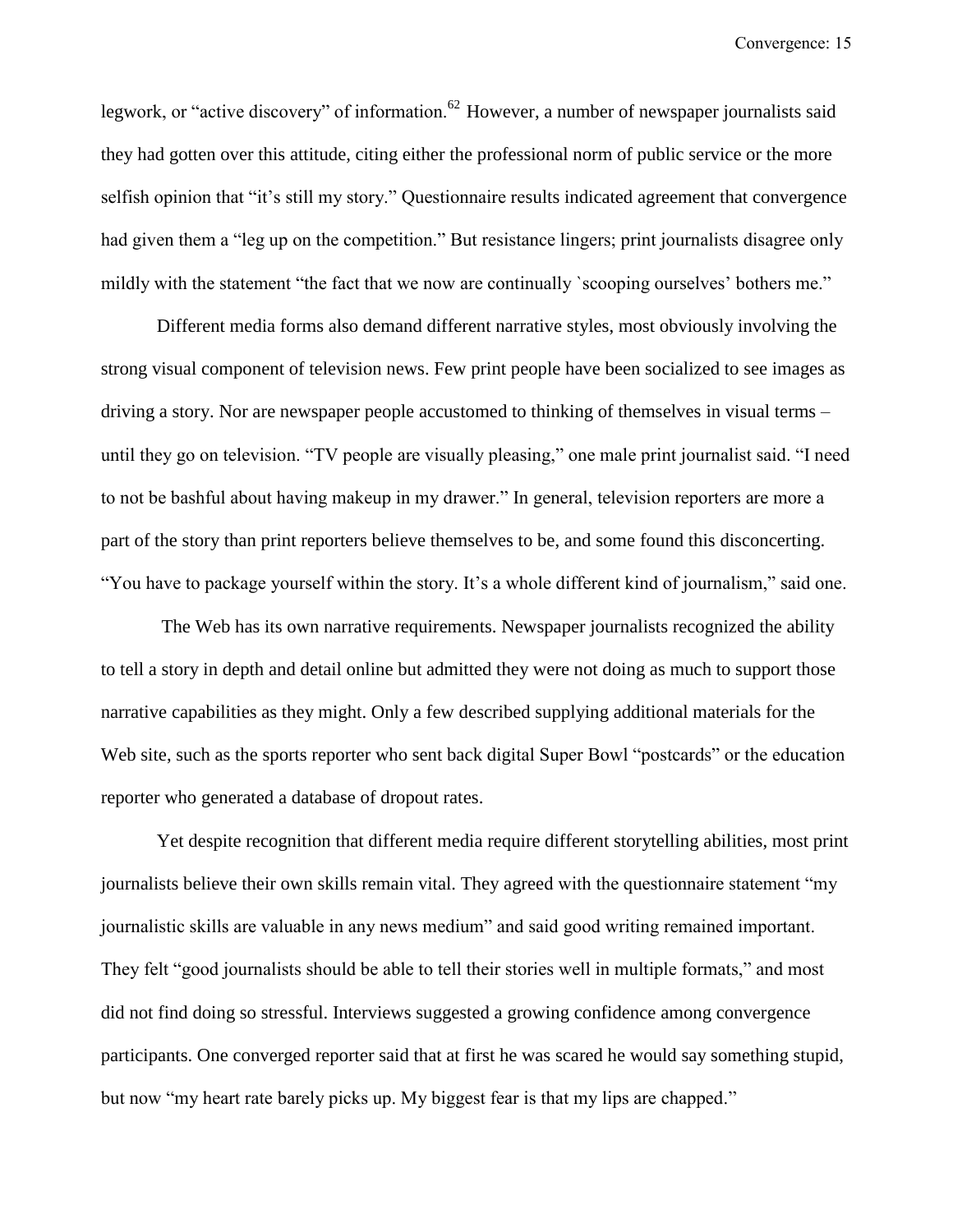These preliminary findings suggest that although different media forms demand different storytelling approaches, journalists feel the skills can be mastered -- and some admit the new demands can be re-energizing. "Challenges are fun -- they keep you on your toes," one reporter said. Another said he felt he was in a "fertile time mentally. Doing TV has done that for me."

*Openness to Resocialization***:** In fact, although the previous discussion has emphasized the challenges of convergence-induced resocialization, many journalists indicated a willingness to accommodate changes in perspective and practice. "I've learned quite a bit and have had my opinions change and have had some of the print-side arrogance knocked out of me," a newspaper editor wrote. A number admitted that early fears about a dramatic increase in work or an equally dramatic cultural shift had not played out. Despite stylistic differences, professional storytelling norms such as a commitment to objectivity are similar across all media -- and one effect of convergence is to increase recognition of those similarities.

The strongest indication that newspaper journalists may adapt to accommodate convergence can be summed up this way: Concerns that emerged here were mainly with the way convergence is being implemented. With exceptions among a few individuals, they were not fundamental concerns with the idea of convergence itself. Print journalists are indeed worried about time management, competition and the other concrete aspects of news work. At the same time, they believe convergence is inevitable -- and is a good thing for their careers, company and readers.

Many journalists see convergence as enabling them to offer more information in multiple formats suited to changing audience lifestyles and needs. Questionnaires indicated mild agreement that converged operations allow the company to better serve the public; news partners mean "we have more eyes and ears out in the community," as a reporter said. News managers have acknowledged their staffers' near-universal socialization to core professional norms of public service by promoting better journalism as the goal of convergence. "If synergy is about economic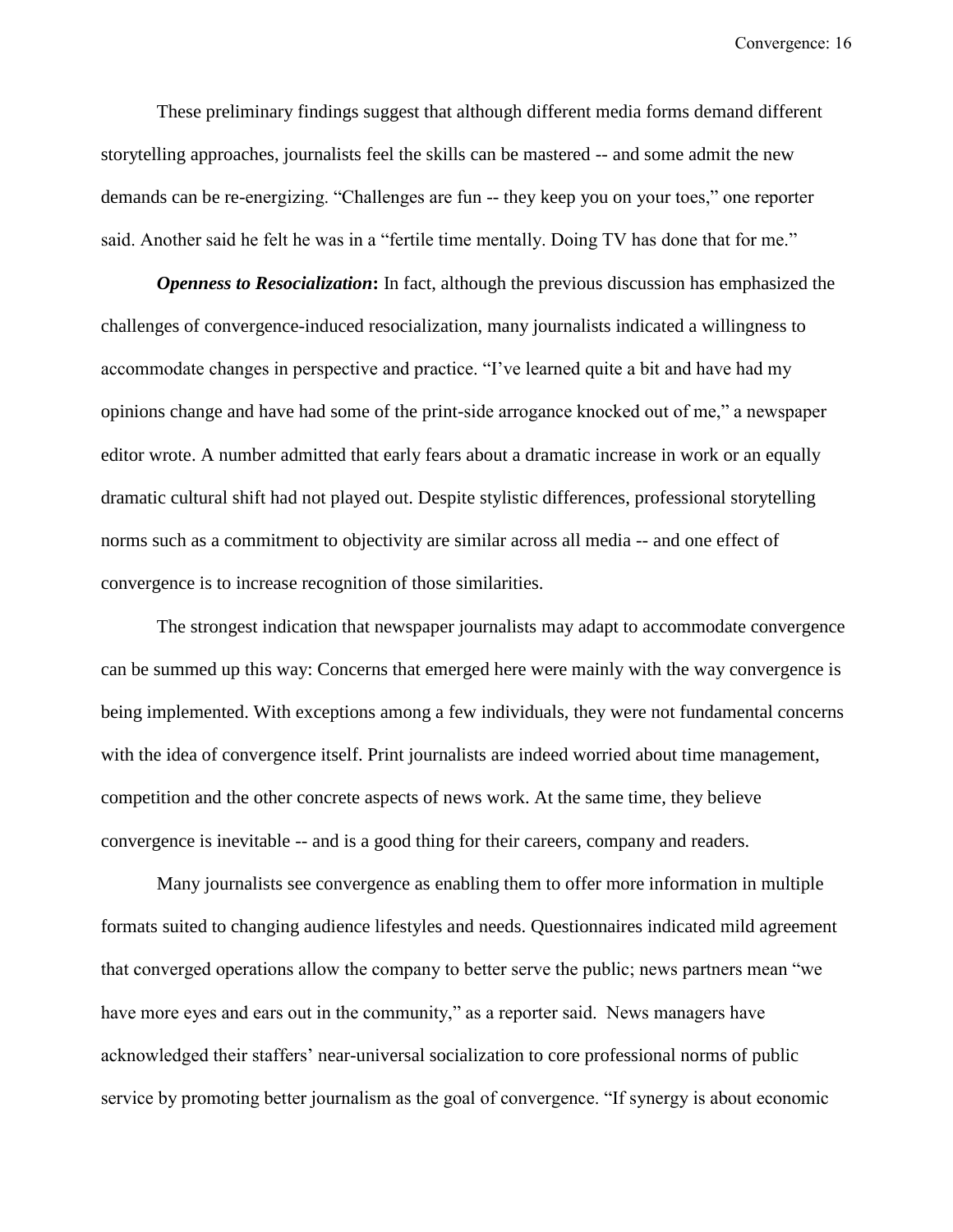efficiency, then it isn't ever going to take hold in the newsroom. If it's about quality journalism and doing things better with more tools, then it will," a manager said. "I don't expect the newsroom to rally around synergy as an economic model because they won't -- and frankly, they shouldn't."

Journalists also saw convergence as a shrewd corporate move. Although some said the jury would remain out pending a financial assessment, most applauded their employer's decision to take the risk. "It's made perfect sense to me for years," an editor wrote. "It strengthens us and serves our customers in ways that outweigh any drawbacks. And it's inevitable if newspapers are to survive." Some even said more should be spent on convergence efforts. Questionnaires showed disagreement with the statement "convergence has cost this company more than convergence is worth."

Finally, journalists saw convergence as a plus for them personally, agreeing with the questionnaire statement "working in a converged newsroom environment is good for my career." As one newspaper journalist said in his interview, "People who can switch back and forth are going to have a better opportunity for a job." At the very least, they considered convergence experience a smart insurance policy. "I've got a lot more options now," said one print reporter with considerable on-air time. "I've demonstrated my versatility."

The evidence, then, is somewhat conflicting. It suggests that convergence poses numerous challenges to newspaper journalists' socialization to their own news organization's norms and culture. At the same time, it points toward openness to ongoing resocialization, manifested in a willingness to change how that work is done -- or perhaps, more fundamentally, how it is defined. *Summary and Discussion*

The first research question asked how convergence challenges the existing socialization of print journalists, and there are numerous answers. At a broad professional level, some continue to see television journalism as inferior and even "lame," less driven by public-service values and more likely to focus on visually interesting spot news than on issue-oriented stories that people need. In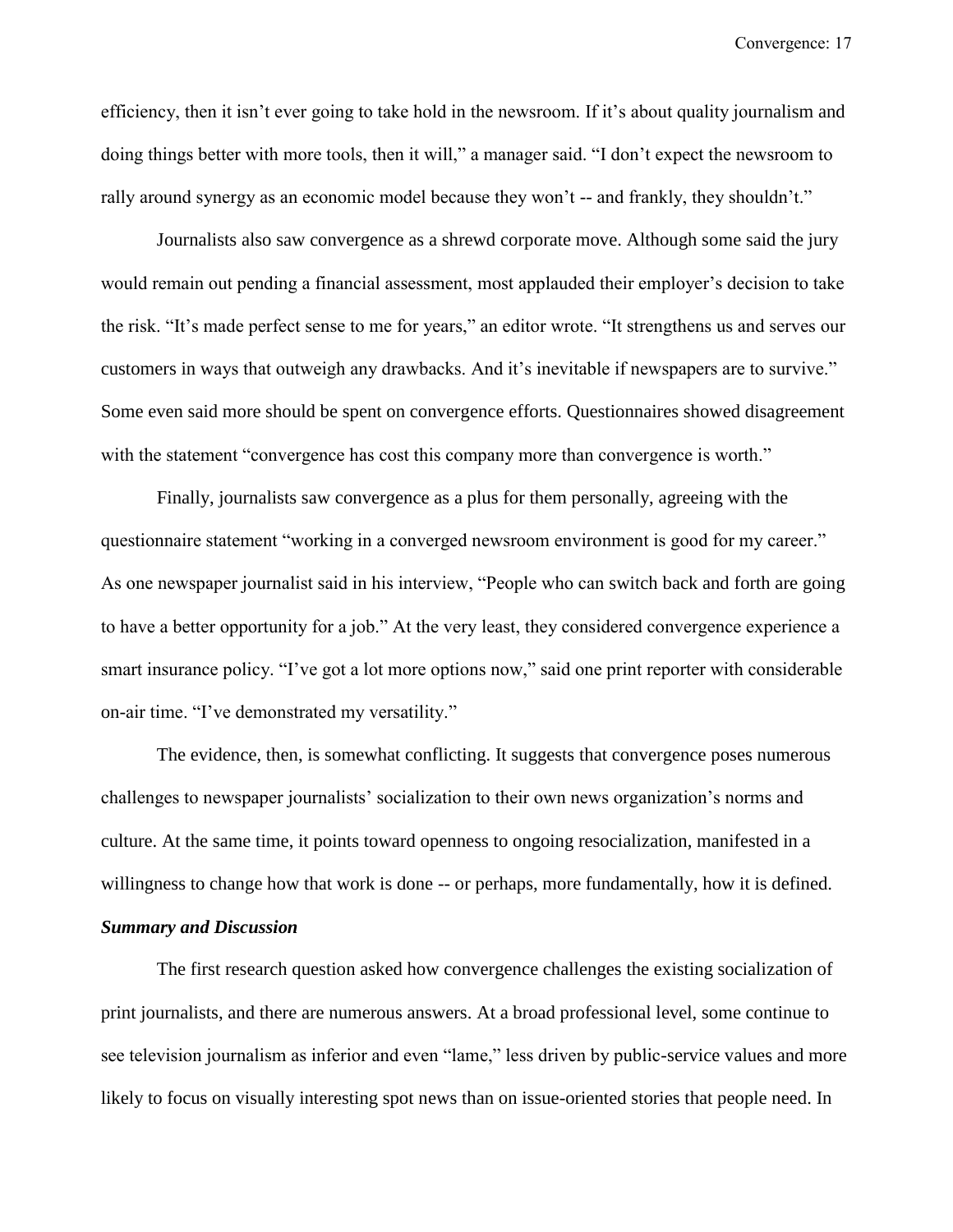terms of newsroom culture, an "us" and "them" attitude remains common. Especially in larger organizations dominated by seasoned journalists long socialized to newspaper work, communication with counterparts in partnered newsrooms remains limited. As for daily cultural practice, many print journalists express little or no motivation to participate in convergence, sometimes citing inadequate training in different forms of storytelling as justification.

Concrete practices and routines of newspaper news work may pose even greater challenges to print journalists' resocialization to a converged newsroom environment. Time pressures are a major issue for journalists struggling to produce stories for television and the Web -- not instead of stories for the paper, but in addition to their regular print duties. Structures that have evolved to facilitate news production, such as beats and typification schemes, do not translate seamlessly across media formats. Competitive tendencies can get in the way of even low-impact requests for cooperation and information sharing among convergence partners.

The second research question asked how convergence meshed with the existing socialization of newspaper journalists. There is evidence here that convergence experiences are leading print journalists to realize, perhaps for the first time, that colleagues in other media have many of the same values, self-perceptions and skills. Despite persistent stereotypes, many have discovered that doing good television news is difficult and requires journalistic talents they never suspected on-air colleagues possessed. Print journalists also see the ability to provide information more quickly and in more forms as a real public service, recognizing that a space-constrained product that comes out once a day is no longer sufficient to keep an audience well-informed in a 24/7 news environment.

Moreover, they see convergence as beneficial both for their employers and for their own careers. This finding suggests that at least among print journalists studied here (all of whom work in already-converged organizations, of course), resocialization may in fact be under way. To reiterate, journalists' concerns focused on the way convergence is being done more than on the idea itself.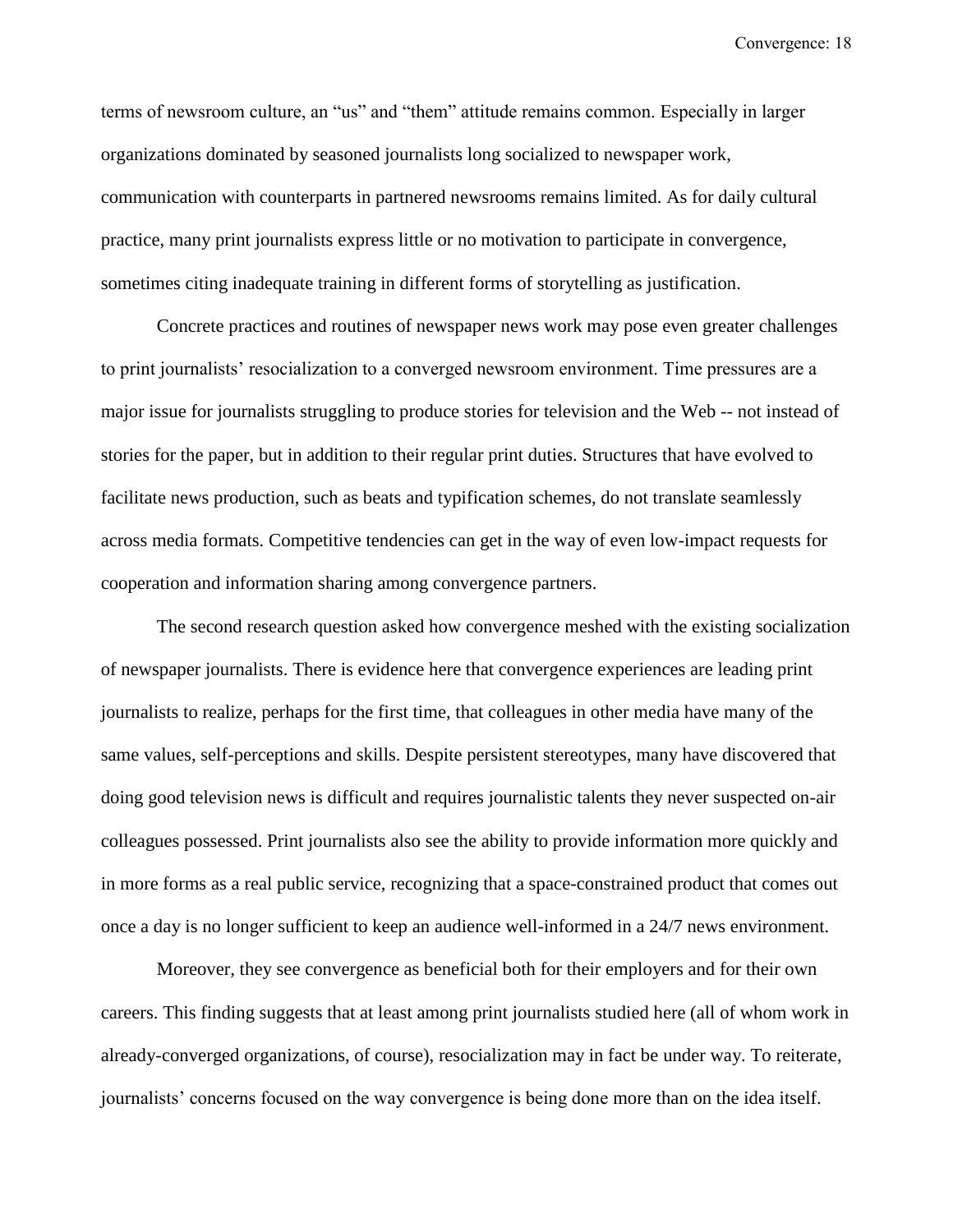Continuing research is needed to track how existing professional, organizational, and operational norms and practices are either integrated or further differentiated over time, but there are indications here that print journalists recognize similarities they may not have noticed before.

The third research question, asking what sociological aspects of newspaper news work appear most likely to change in response to convergence, leads to a search for probable paths of least resistance. One of the simplest entrees to convergence for a news organization is to encourage cross-media information sharing. The *Lawrence Journal-World*, the smallest paper in this study, reconfigured its newsroom so journalists from all media work side by side. The largest, the *Dallas Morning News*, has less flexibility to tear up its infrastructure. It has promoted "synergy" by emphasizing the need to communicate with previous competitors, hoping trust will grow, one pair of journalists at a time. The rather surprising finding that newspaper journalists enjoy working with counterparts in other media, and have gained respect for them by doing so, lends credence to this strategy. And general support of the online component and its potential to provide information between print editions suggests relatively few barriers to cooperation with Web staffs.

The aspects of socialization that previous research suggests would be the hardest to change if they truly conflicted – deep-seated beliefs about core professional norms and values – are those on which journalists here see the most common ground. Despite lingering concerns about television quality and the types of stories it does best, convergence is foregrounding actual commonalities rather than presumed differences among news workers. "We" and "they" still belong to separate cultural in-groups, but the circles delimiting each group have begun to overlap in both journalistic perception and practice. Should that trend continue, as the economic and technological climate suggests it will, the extent of overlap should expand. If so, resocialization to a more inclusively defined journalistic profession and culture seems not only feasible but also likely.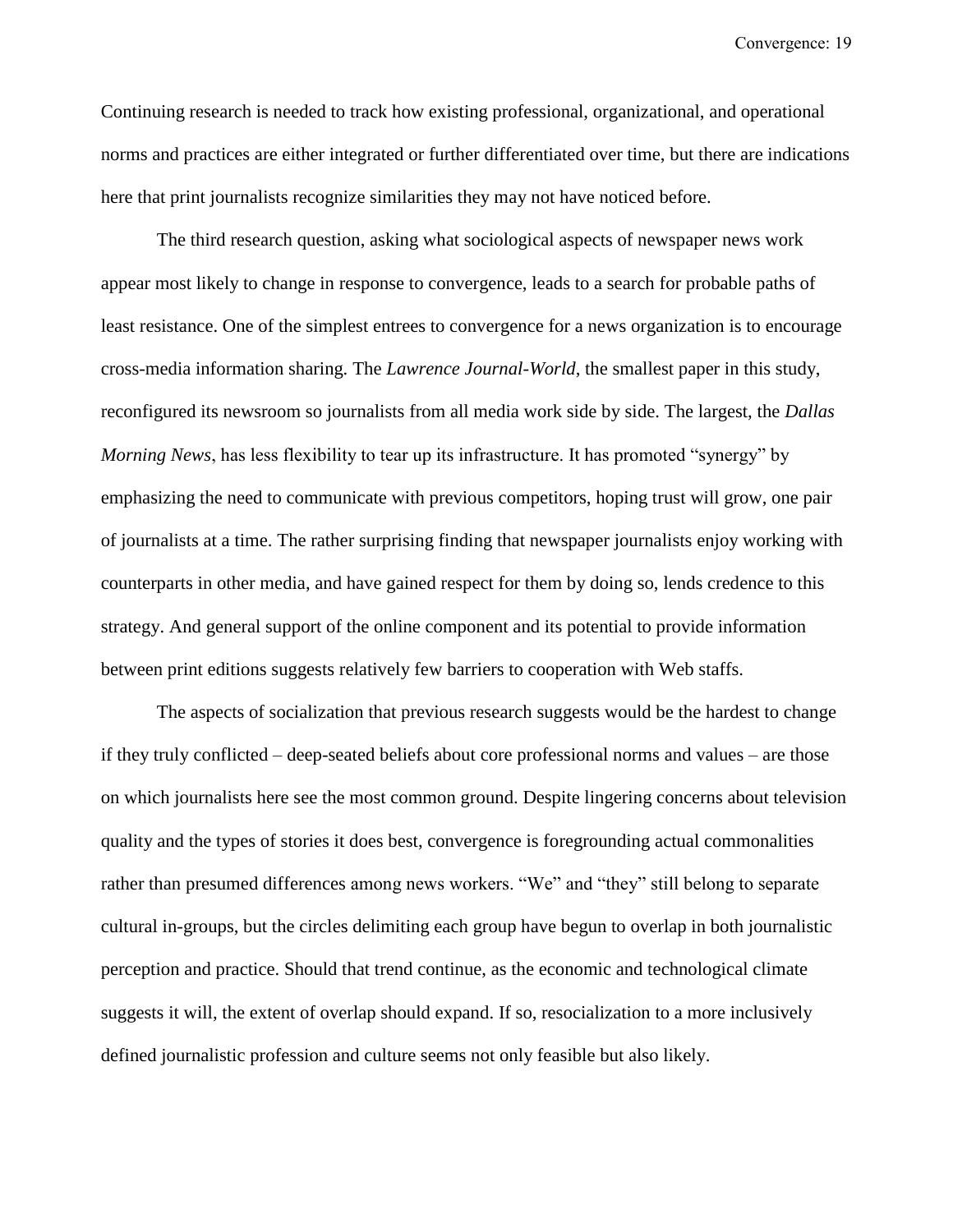That said, medium-driven variations in professional practice – notably issues related to newsroom structures and storytelling norms – may well separate newspapers, television and online products and producers for the foreseeable future. It seems unlikely that newspaper journalists will be resocialized to the point of seeing no distinctions between themselves and their colleagues any time soon. As long as distinct media forms remain, production of quality content for those forms will impose hurdles to resocialization for a variety of reasons that this study makes clear. Universal fluency in all forms of storytelling takes more extensive training than any media organization – or journalism school – is even close to providing. Deadlines and the time constraints they impose will not go away. Television newsrooms may never be staffed at a print level in terms of either size or experience. Small staffs and deadline pressures in television and on the Web make such newspaper structures as beats unfeasible, particularly at smaller outlets. The nature of the medium dictates that television retain its emphasis on the visual and therefore on certain stories, told in certain ways.

Some of these sociological barriers could be mitigated by appropriate management actions. Newspaper journalists can receive the training they need to be competent, if not expert, producers of multimedia content. Accommodations in work schedules can enable journalists to do different things -- something many said they enjoy -- and not just more things, which add to the pressure of an already stressful job. Technology can be an enormous aide. Software to facilitate shared news budgets, programs to translate stories into different formats, and digital cameras to create visual content that can be displayed across platforms are among the investments that make it possible for journalists to juggle more balls than in a past that, as a reporter said, seems "like simple times now."

Journalism schools, a primary agent of socialization before journalists enter the newsroom, clearly have a role in dispelling the "us" and "them" views of students in distinct sequences. However, some managers in this study expressed concern that too much convergence in the curriculum will produce graduates who are a mile wide but only an inch deep, generalists ill-suited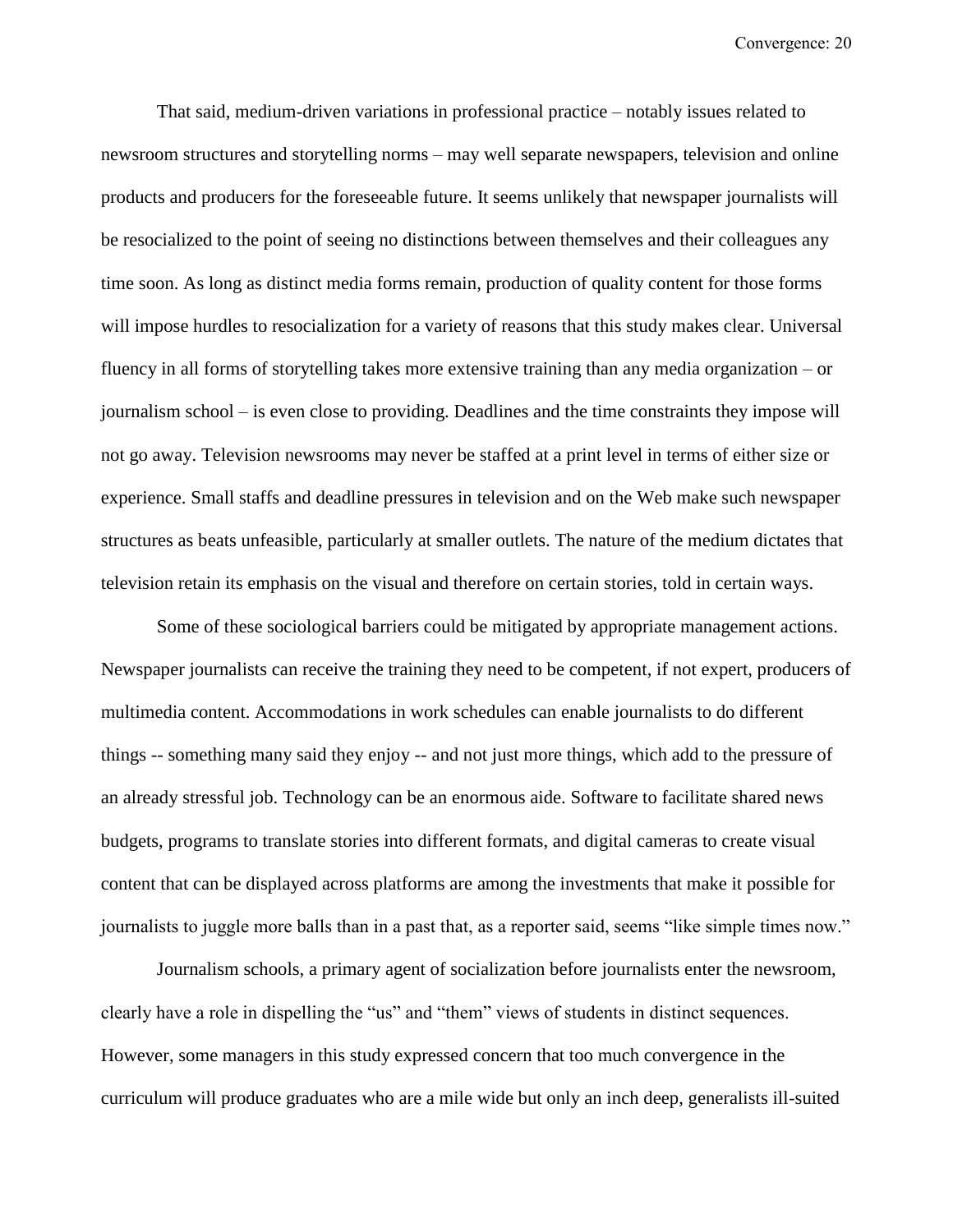to an entry-level job at a small paper with no convergence prospects in sight. Newspaper employers are looking for journalists who understand what it takes to produce stories in multiple formats and are open-minded about doing so -- but are still proficient at reporting and writing for print. Educators may need to revisit the rationale behind rigidly sequenced programs – ones in which students are "miserable" when asked to work outside their preconceived perceptions of themselves as future professionals $^{63}$  -- without discarding the ability to focus students on a career path that probably will continue to put primary, if not exclusive, emphasis on one medium in the near term.

But long-term, the newsroom convergence trend seems likely to continue, for the reasons cited above. The optimal approach will vary widely, as will its timing in any particular market. Moreover, this study suggests that newsroom structures and approaches to informing the public will contribute to preserving distinctions among various news products and the journalists who create them. At the same time, it points toward enormous potential for increased cooperation among journalists and the likelihood that as creative professionals continue to expand their definition of who they are and what they do, they will find an expanding number of ways to provide new outlets for their work and fulfill the professional goal of quality public service.

More research into convergence is called for as the concept evolves over time and across markets. In addition to continuing to examine effects within newsrooms, researchers will want to explore the fundamentally important issue of the impact on content and audiences. A variety of research methods should be applied. The research described here derived from four case studies, and the findings are not generalizable to all newsrooms experimenting with convergence. Nor are the journalists who participated in this study necessarily representative of others in their own newsrooms since they were not randomly selected. Different methodologies can address these issues. That said, the virtue of a case study is in its ability to assist in refining theory and suggesting complexities for further investigation.<sup>64</sup> The current study seeks to meet these goals.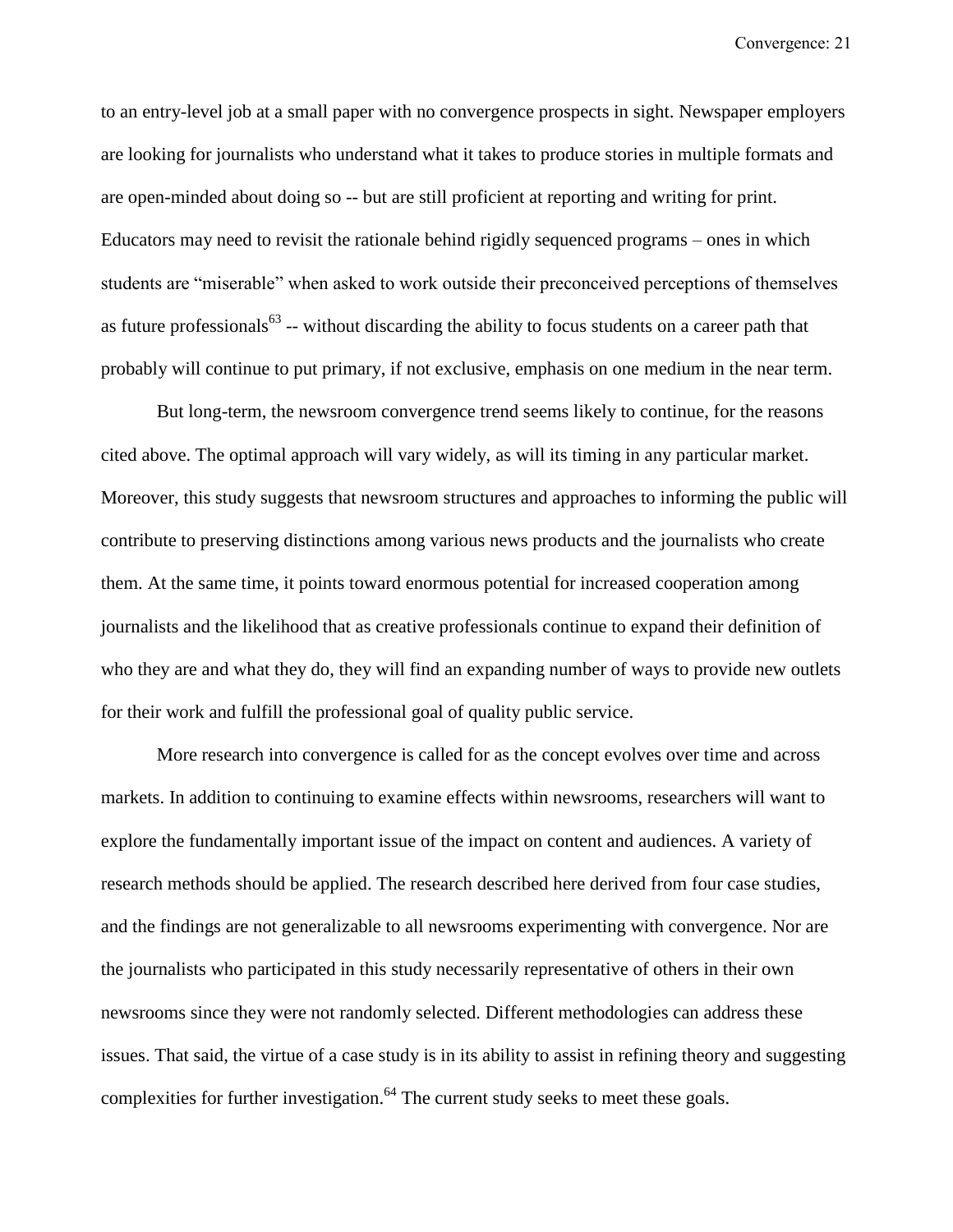#### **Table 1: Questionnaire responses**

This table shows the mean score (with the standard deviation in parentheses below each score) for journalists who completed and returned a questionnaire. "All journalists" includes those in newspaper, television and online newsrooms. The statements are part of a 54-item questionnaire given to all interviewees, using a 7-point Likert scale in which a "1" corresponds to "strongly disagree," a "4" is neutral and a "7" corresponds to "strongly agree."

| <b>Questionnaire Statement</b>                                                  | Newspaper                | All                |
|---------------------------------------------------------------------------------|--------------------------|--------------------|
|                                                                                 | Journalists <sup>a</sup> | <b>Journalists</b> |
|                                                                                 | $(n = 49)$               | $(n = 90)$         |
| I enjoy working with people who have professional strengths different from      | 6.61                     | 6.48               |
| my own.                                                                         | (.64)                    | (.75)              |
| The quality of the story is more important than the technology used to tell it. | 6.36                     | 6.22               |
|                                                                                 | (1.01)                   | (1.11)             |
| My journalistic skills are valuable in any news medium.                         | 5.92                     | 6.02               |
|                                                                                 | (1.58)                   | (1.37)             |
| Working in a converged newsroom environment is good for my career.              | 5.51                     | 5.86               |
|                                                                                 | (1.54)                   | (1.40)             |
| I have gained respect for the people in other parts of the news operation as    | 5.45                     | 5.71               |
| a result of convergence.                                                        | (1.70)                   | (1.46)             |
| My company is better able to serve our audience because of our decision to      | 5.45                     | 5.61               |
| converge news operations.                                                       | (1.54)                   | (1.45)             |
| Overall, converged newsrooms are a good idea.                                   | 5.39                     | 5.66               |
|                                                                                 | (1.59)                   | (1.44)             |
| Our decision to converge newsrooms has resulted in more work for me             | 5.10                     | 5.23               |
| personally.                                                                     | (2.01)                   | (1.86)             |
| Converging our newsrooms has given us a leg up on the competition here          | 5.01                     | 5.48               |
| in our market.                                                                  | (1.78)                   | (1.60)             |
| Good journalists should be able to tell their stories well in multiple formats. | 4.91                     | 5.25               |
|                                                                                 | (1.59)                   | (1.61)             |
| Convergence has had no significant impact on the quality of our individual      | 4.15                     | 3.49               |
| news products.                                                                  | (1.67)                   | (1.76)             |
| The Web's demand for timely information jeopardizes our ability to get the      | 3.99                     | 3.52               |
| facts right before a story runs.                                                | (1.79)                   | (1.80)             |
| Our decision to combine newsrooms has significantly changed my day-to-          | 3.71                     | 4.20               |
| day job.                                                                        | (2.05)                   | (2.03)             |
| The need to produce stories in multiple formats stresses me out.                | 3.67                     | 3.44               |
|                                                                                 | (1.72)                   | (1.51)             |
| The fact that we now are continually `scooping ourselves` bothers me.           | 3.66                     | 3.07               |
|                                                                                 | (2.00)                   | (1.93)             |
| Convergence encourages journalists to be jacks-of-all-trades but masters of     | 3.56                     | 3.45               |
| none.                                                                           | (1.77)                   | (1.69)             |
| Asking journalists to work across converged media results in mediocre           | 3.27                     | 2.93               |
| journalism.                                                                     | (1.67)                   | (1.63)             |
| Good writing seems less important to journalism now than it used to.            | 3.12                     | 2.97               |
|                                                                                 | (2.18)                   | (2.09)             |
| Convergence has cost this company more than convergence is worth.               | 3.11                     | 2.62               |
|                                                                                 | (1.63)                   | (1.57)             |
| My company provided appropriate training for me to make the transition to       | 2.97                     | 3.11               |
| work in a converged newsroom.                                                   | (1.67)                   | (1.66)             |
| The same story can be told equally well in any medium.                          | 2.77                     | 2.77               |
|                                                                                 | (2.04)                   | (1.96)             |
| The effort necessary to make convergence work is shared equitably               | 2.69                     | 2.91               |
| throughout our news operation.                                                  | (1.57)                   | (1.60)             |

**a)** One journalist who splits his time between print and television is included with the newspaper respondents, the medium in which he has the most longevity.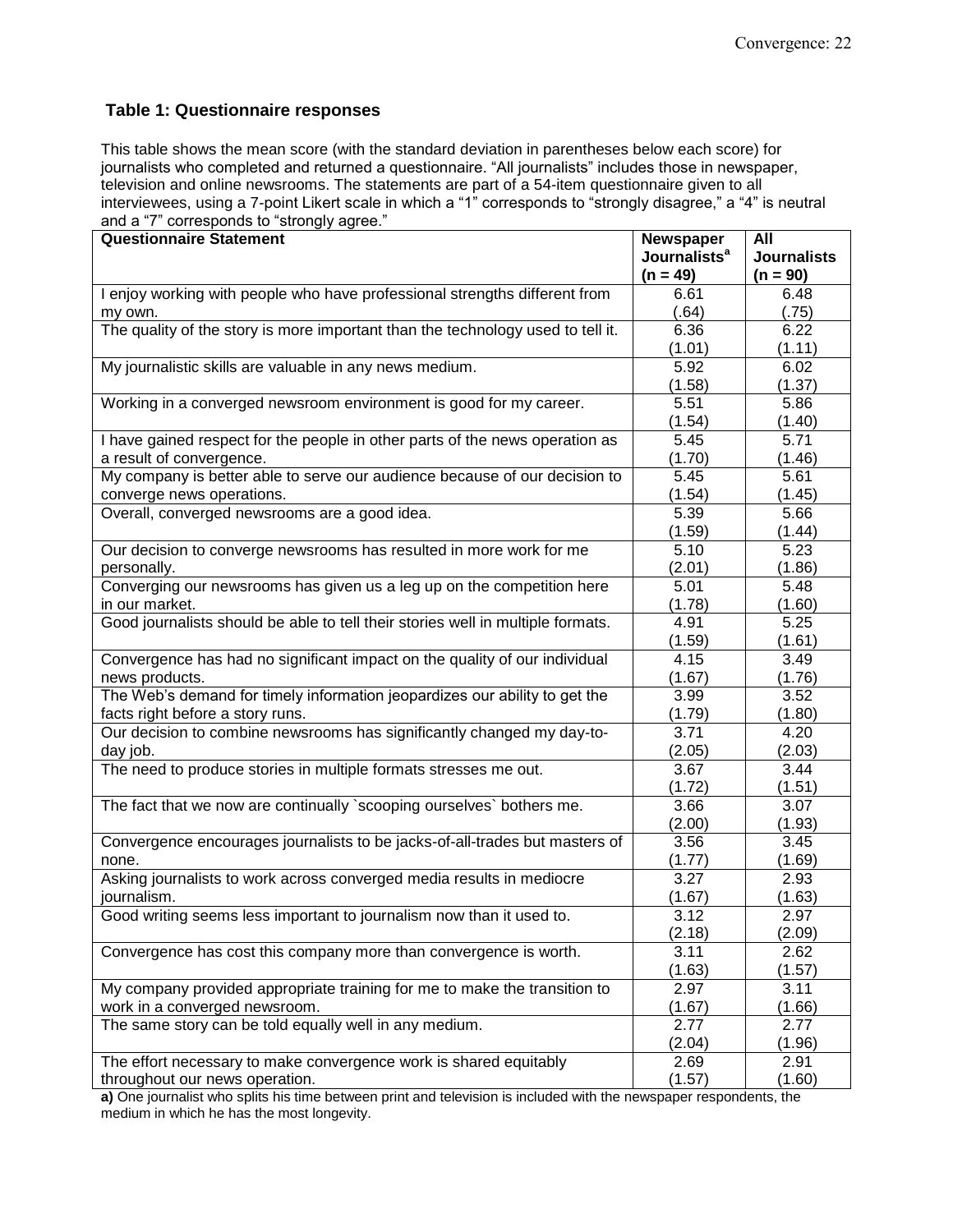#### **NOTES**

1. "Convergence Tracker Search Page." The Media Center at the American Press Institute, 2004, [http://www.mediacenter.org/convergencetracker/search.](http://www.mediacenter.org/convergencetracker/search)

2. See Robert W. McChesney, *Rich Media, Poor Democracy: Communication Politics in Dubious Times* (Urbana: University of Illinois Press, 1999); Ben H. Bagdikian, *The Media Monopoly*, 6<sup>th</sup> ed. (Boston: Beacon Press, 2000); Benjamin M. Compaine and Douglas Gomery, *Who Owns the Media? Competition and Concentration in the Media Industry*, 3<sup>rd</sup> ed. (Mahwah, NJ: Lawrence Erlbaum Associates, 2000).

3. See Pablo J. Boczkowski, *Digitizing the News: Innovation in Online Newspapers* (Cambridge, MA: The MIT Press, 2004); Bum Soo Chon, Junho H. Choi, George A. Barnett, James A. Danowski and Sung-Hee Joo, "A Structural Analysis of Media Convergence: Cross-Industry Mergers and Acquisitions in the Information Industries," *Journal of Media Economics* 16 (2003, 3): 141-57; and Jens F. Jensen, "Communication Research after the Mediasaurus? Digital Convergence, Digital Divergence, *Nordicom Review* 19 (1998, June): 39-52.

4. Laura Castaneda, "Teaching Convergence," *Online Journalism Review*, 6 March 2003, http://www.ojr.org/ojr/education/1046983385.php.

5. Lori Demo, Mary Spillman and Larry Dailey, "Newsroom Partnership Survey Executive Study," Ball State University Center for Media Design (n.d.), [http://web.bsu.edu/mediasurvey;](http://web.bsu.edu/mediasurvey) Larry Dailey, Lori Demo and Mary Spillman, "The Convergence Continuum: A Model for Studying Collaboration between Media Newsrooms" (paper presented at the annual meeting of AEJMC, Kansas City, 2003).

6. William Silcock and Susan Keith, "Translating the Tower of Babel: Issues of Language and Culture in Converged Newsrooms, a Pilot Study" (paper presented at the annual meeting of AEJMC, Miami Beach, 2002).

7. Vincent Filak, "Cultural Convergence: An Examination of Intergroup Bias and Journalism" (paper presented at the annual meeting of AEJMC, Kansas City, 2003).

8. Edgar Huang, Karen Davison, Stephanie Shreve, Twila Davis, Elizabeth Bettendorf and Anita Nair, "Facing the Challenges of Convergence: Media Professionals' Concerns of Working Across Media Platforms" (paper presented at the annual meeting of AEJMC, Kansas City, 2003).

9. Carrie Anna Criado and Camille Kraeplin, "The State of Convergence Journalism: United States Media and University Study" (paper presented at the annual meeting of AEJMC, Kansas City, 2003).

10. Edgar Huang, Lisa Rademakers, Moshood A. Fayemiwo and Lillian Dunlap, "Uncovering the Quality of Converged Journalism — A Content Analysis of the *Tampa Tribune* News Stories" (paper presented at the annual meeting of AEJMC, Toronto, 2004).

11. Gil Thelen, "Convergence Is Coming," *Quill*, July/August 2002, 16. `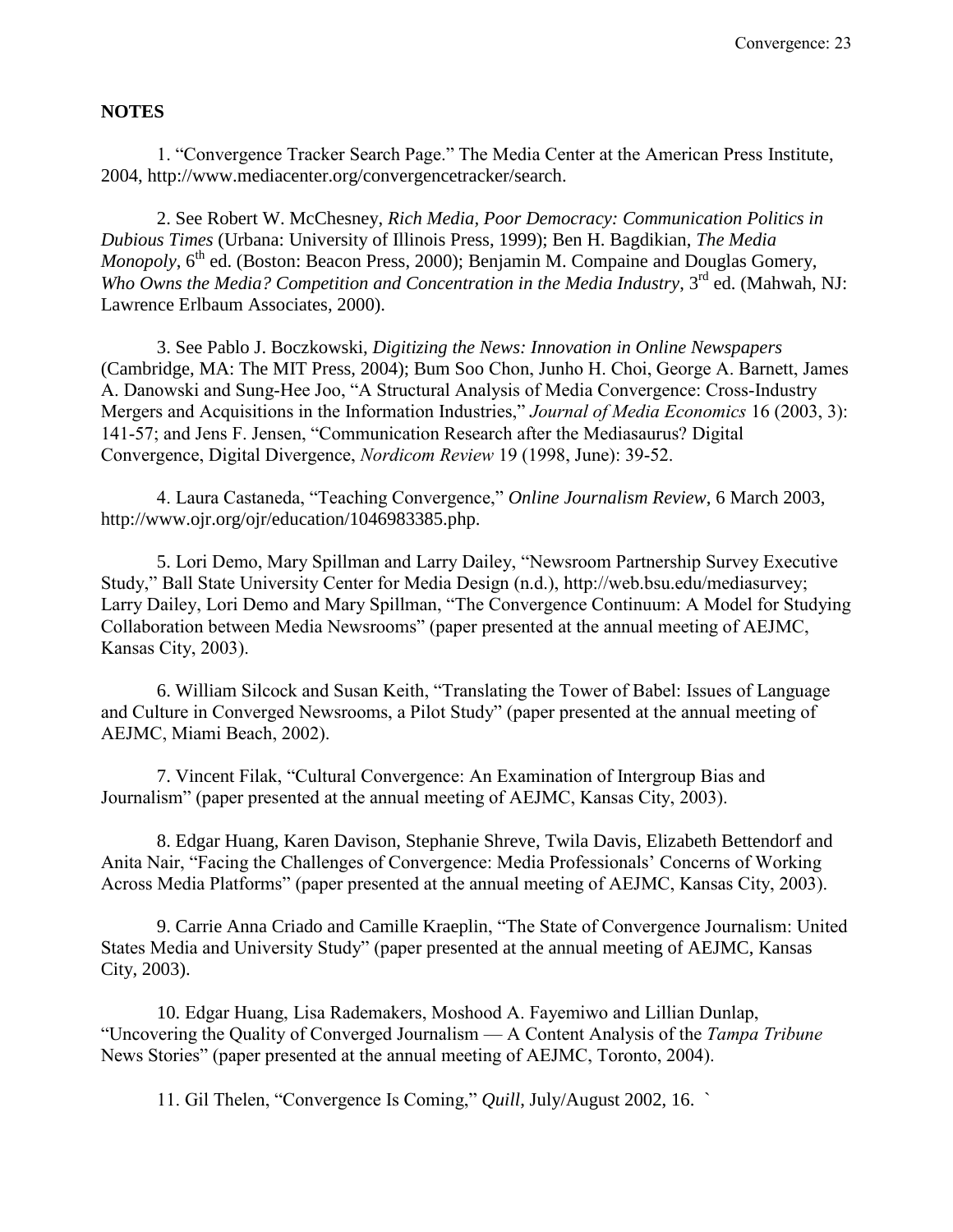12. Martha Stone, "The Backpack Journalist Is a `Mush of Mediocrity,'" *Online Journalism Review*, 2 April 2002, http://www.ojr.org/ojr/workplace/1017771634.php.

13. See Jane Stevens, "TBO.com: The Folks with Arrows in Their Backs," *Online Journalism Review*, 3 April 2002, [http://www.ojr.org/ojr/workplace/1017858030.php;](http://www.ojr.org/ojr/workplace/1017858030.php) Steve Outing, "Walking the Convergence Talk," *Editorandpublisher.com*, 11 December 2002, [http://www.editorandpublisher.com/editorandpublisher/features\\_columns/](http://www.editorandpublisher.com/editorandpublisher/features_columns/) article\_display.jsp?vnu\_content\_id=1776320.

14. Michael W. Kramer and Vernon D. Miller, "A Response to Criticisms of Organizational Socialization Research: In Support of Contemporary Conceptualization of Organizational Assimilation," *Communication Monographs* 66 (December 1999): 358-67.

15. Scott C. Hammond, Daniel Petersen and Steven Thomsen, "Print, Broadcast and Online Convergence in the Newsroom," *Journalism & Mass Communication Educator* 55 (summer 2000): 16-26 (22, 24).

16. Warren Breed, "Social Control in the Newsroom: A Functional Analysis," *Social Forces* 33 (December 1955): 326-35.

17. Jack M. McLeod and Searle E. Hawley Jr., "Professionalization among Newsmen," *Journalism Quarterly* 41(winter 1964): 529-38.

18. Charles R. Bantz, "News Organizations: Conflict as a Crafted Cultural Norm," *Communication* 8 (1985): 225-44.

19. Lee Sigelman, "Reporting the News: An Organizational Analysis," *American Journal of Sociology* 79 (July 1973): 132-51.

20. Michael Schudson, "The Objectivity Norm in American Journalism," *Journalism: Theory, Practice and Criticism* 2 (May 2001): 149-70.

21. Marjan de Bruin, "Gender, Organizational and Professional Identities in Journalism," *Journalism: Theory, Practice and Criticism* 1 (May 2000): 217-38.

22. John Pavlik, "The Impact of Technology on Journalism," *Journalism Studies* 1 (May 2000): 229-37.

23. Tracy Callaway Russo, "Organizational and Professional Identification: A Case of Newspaper Journalists," *Management Communication Quarterly* 12 (February 1998): 72-111 (102).

24. David H. Weaver and G. Cleveland Wilhoit, *The American Journalist in the 1990s: U.S. News People at the End of an Era* (Mahwah, NJ: Lawrence Erlbaum Associates, 1996).

25. Frank E. Fee Jr., "New(s) Players and New(s) Values? A Test of Convergence in the Newsroom" (paper presented at the annual meeting of AEJMC, Miami Beach, 2002).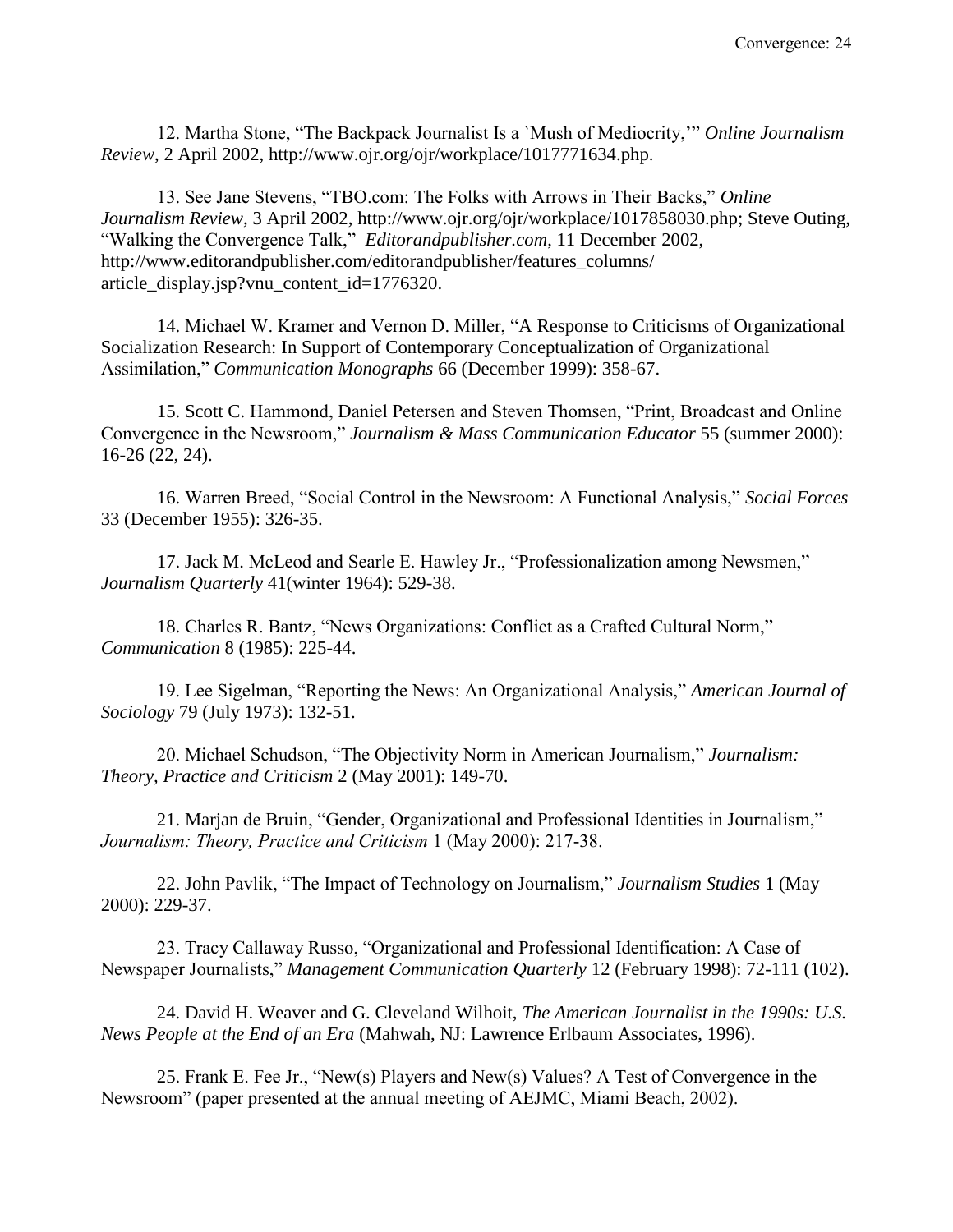26. Zachary P. Hart, Vernon D. Miller and John R. Johnson, "Socialization, Resocialization and Communication Relationships in the Context of an Organizational Change," *Communication Studies* 54 (winter 2003): 483-95.

27. Laurie K. Lewis, "Disseminating Information and Soliciting Input during Planned Organizational Change: Implementers' Targets, Sources, and Channels for Communicating," *Management Communication Quarterly* 13 (August 1999): 43-75.

28. Gaye Tuchman, *Making News: A Study in the Construction of Reality* (New York: Free Press, 1978).

29. Tuchman, *Making News*.

30. Dan Berkowitz, "Non-Routine News and Newswork: Exploring a What-a-Story," *Journal of Communication* 42 (winter 1992): 82-94.

31. Randall S. Sumpter, "Daily Newspaper Editors' Audience Construction Routines: A Case Study," *Critical Studies in Media Communications* 17 (September 2000): 334-46.

32. Margali Sarfetti Larson, *The Rise of Professionalism: A Sociological Analysis* (Berkeley: University of California Press, 1977).

33. Bantz, "News Organizations."

34. Tuchman, *Making News*, 78.

35. Dan Berkowitz and James V. TerKeurst, "Community as Interpretive Community: Rethinking the Journalist-Source Relationship," *Journal of Communication* 49 ( summer 1999): 125-36.

36. Barbie Zelizer, "Journalists as Interpretive Communities," *Critical Studies in Mass Communication* 10 (September 1993): 219-37.

37. David C. Coulson and Stephen Lacy, "Journalists' Perceptions of How Newspaper and Broadcast News Competition Affects Newspaper Content," *Journalism & Mass Communication Quarterly* 73 (summer 1996): 354-63.

38. Stephen Lacy, David C. Coulson and Charles St. Cyr, "The Impact of Beat Competition on City Hall Coverage," *Journalism & Mass Communication Quarterly* 76 (summer 1999): 325-40.

39. Tuchman, *Making News*.

40. Michael Schudson, *The Sociology of News* (New York: W.W. Norton, 2003), 190.

41. Gary Hanson and Stanley T. Wearden, "Measuring Newscast Accuracy: Applying a Newspaper Model to Television," *Journalism & Mass Communication Quarterly* 76 (autumn 2004): 546-58.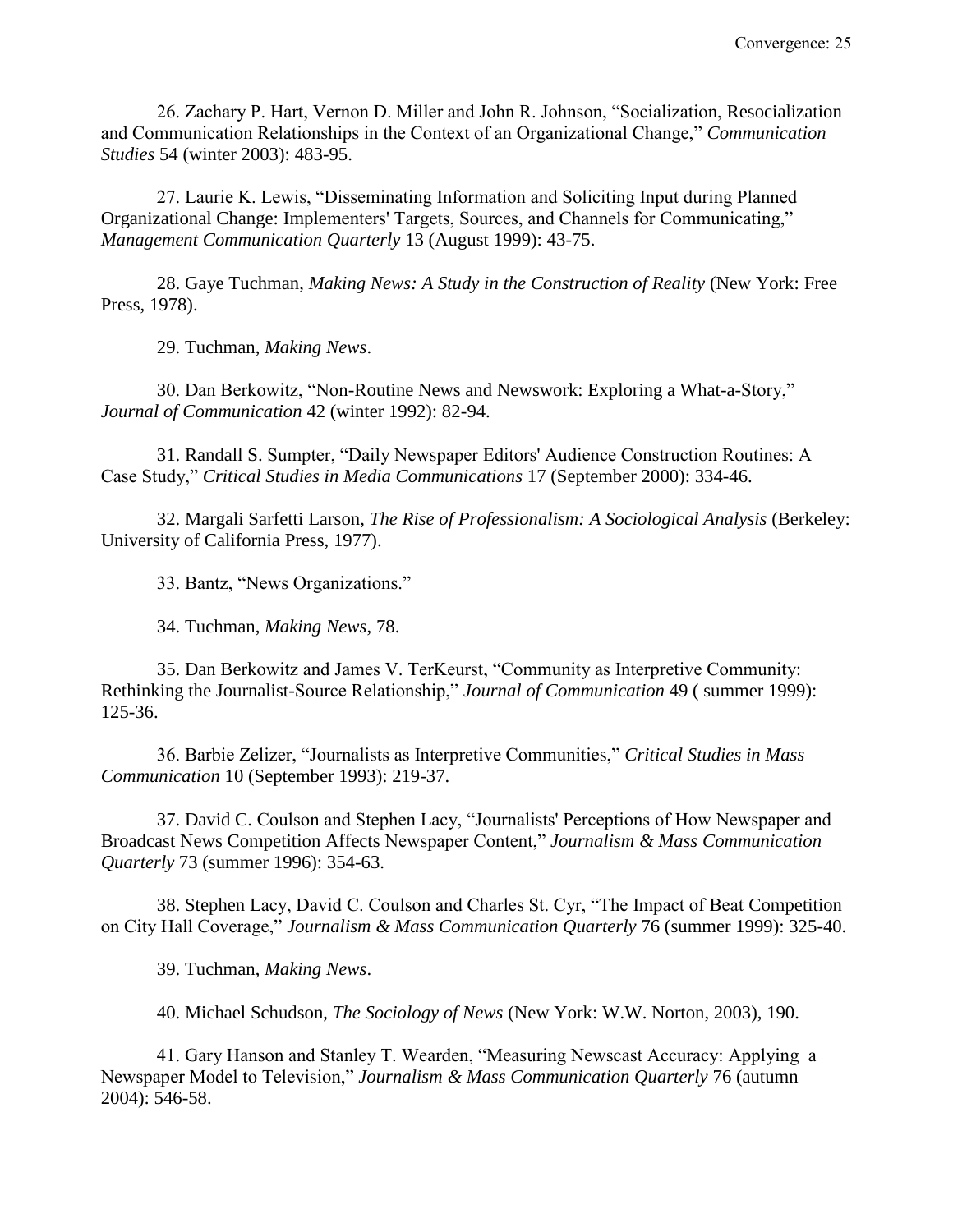42. Schudson, *Sociology of News*.

43. Boczkowski, *Digitizing the News*.

44. See John T. Russial, "Pagination and the Newsroom: A Question of Time," *Newspaper Research Journal* 15 (winter 1994): 91-101; John T. Russial, "Mixed Messages on Pagination and Other New Skills," *Newspaper Research Journal* 16 (winter 1995): 60-70; Keith Stamm, Doug Underwood, and Anthony Giffard (1995) "How Pagination Affects Job Satisfaction of Editors," *Journalism & Mass Communication Quarterly* 72 (winter 1995): 851-62.

45. Bruce Garrison, "Diffusion of Online Information Technologies in Newspaper Newsrooms," *Journalism: Theory, Practice and Criticism* 2 (May 2001): 221-39.

46. Wendell Cochran, "Journalism's New Geography: How Electronic Tools Alter the Culture and Practice of Newsgathering," *Electronic Journal of Communication* 7 (1997), http://www.cios.org/www/ejc/v7n297.htm.

47. Jane B. Singer, "The Metro Wide Web: Changes in Newspapers' Gatekeeping Role Online," *Journalism & Mass Communication Quarterly* 78 (spring 2001): 65-80.

48. Robert E. Stake, "Case Studies," in *Handbook of Qualitative Research*, eds. Norman K. Denzin and Yvonna. S. Lincoln (Thousand Oaks, CA: Sage, 1994), 236-47.

49. W. Lawrence Neuman, *Social Research Methods: Qualitative and Quantitative Approaches* (Boston: Allyn and Bacon, 1991).

50. Dailey, Demo and Spillman, "Convergence Continuum."

51. Audit Bureau of Circulations, 31 March 2003, http://abcas2.accessabc.com/ecirc/index.html. Although more recent data are available at [http://abcas3.accessabc.com/ecirc/newsform.asp,](http://abcas3.accessabc.com/ecirc/newsform.asp) the figures cited are those relevant to the data collection period of this study.

52. Thomas R. Lindlof, *Qualitative Communication Research Methods* (Thousand Oaks, CA: Sage, 1995).

53. Roger D. Wimmer and Joseph R. Dominick, *Mass Media Research: An Introduction*, 7th ed.( Belmont, CA: Wadsworth, 2002).

54. Neuman, *Social Research Methods*.

55. Earl Babbie, *The Practice of Social Research*, 9<sup>th</sup> ed. (Belmont, CA: Wadsworth, 2000).

56. Larson, *Rise of Professionalism.*

57. Bill Kovach and Tom Rosenstiel, *The Elements of Journalism: What Newspeople Should Know and the Public Should Expect* (New York: Crown Publishers, 2001).